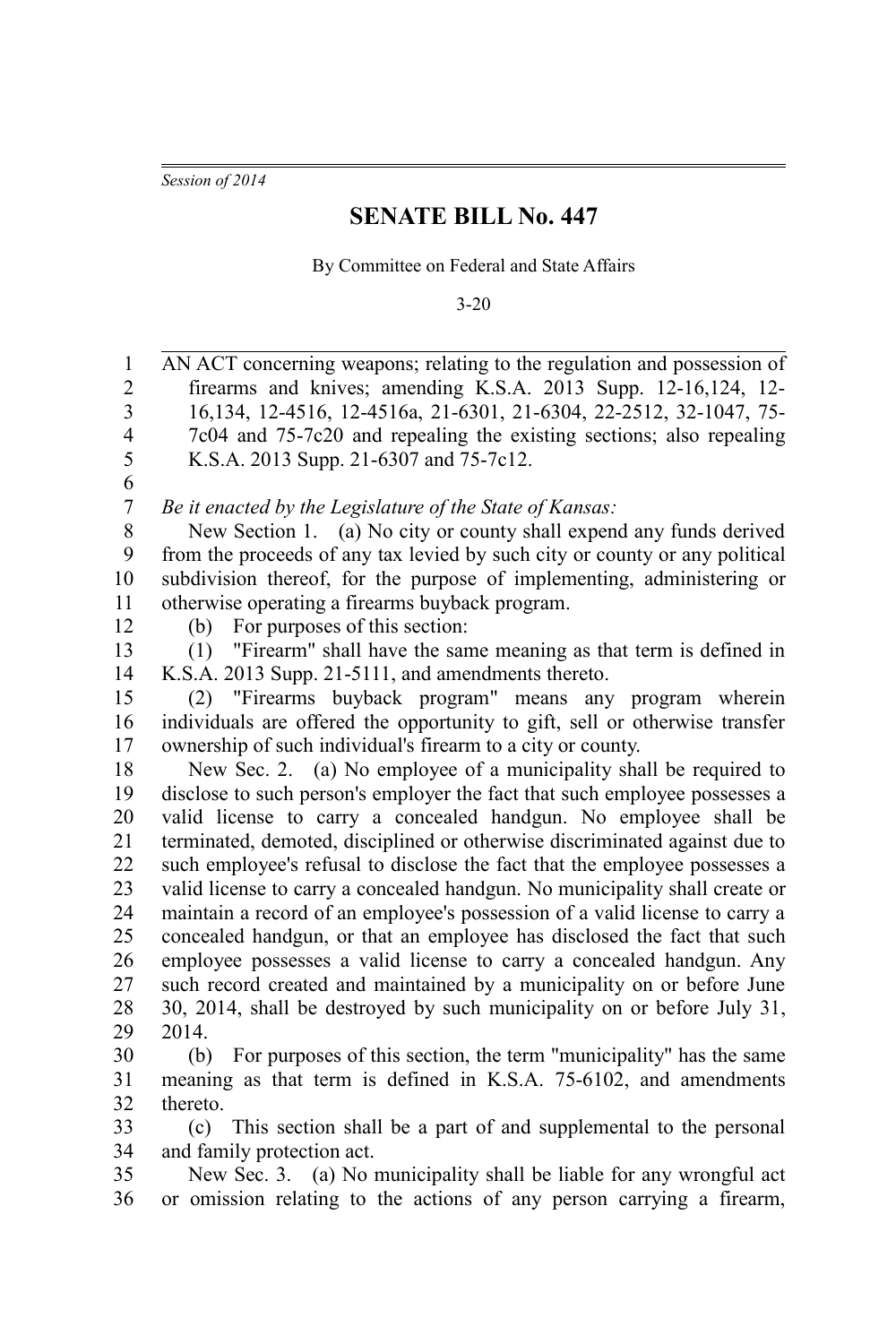including employees of such municipality, concerning acts or omissions regarding such firearm. 1 2

(b) For purposes of this section, the term "municipality" has the same meaning as that term is defined in K.S.A. 75-6102, and amendments thereto. 3 4 5

New Sec. 4. (a) Provided that the building is conspicuously posted in accordance with rules and regulations adopted by the attorney general as a building where carrying an unconcealed firearm is prohibited, it shall be unlawful to carry an unconcealed firearm into such building. 6 7 8 9

(b) Nothing in this section shall be construed to prohibit a law enforcement officer, as defined in K.S.A. 22-2202, and amendments thereto, from acting within the scope of such officer's duties. 10 11 12

(c) It shall be a violation of this section to carry an unconcealed firearm if the building is posted in accordance with rules and regulations adopted by the attorney general pursuant to subsection (d). Any person who violates this section shall not be subject to a criminal penalty but may be subject to denial to such premises or removal from such premises. 13 14 15 16 17

(d) (1) The attorney general shall adopt rules and regulations prescribing the location, content, size and other characteristics of signs to be posted on a building where carrying an unconcealed firearm is prohibited pursuant to subsection (a). Such regulations shall prescribe, at a minimum, that: 18 19 20 21 22

(A) The signs be posted at all exterior entrances to the prohibited buildings; 23 24

(B) the signs be posted at eye level of adults using the entrance and not more than 12 inches to the right or left of such entrance; 25 26

27

(C) the signs not be obstructed or altered in any way;

(D) signs which become illegible for any reason be immediately replaced; and 28 29

(E) except as provided in paragraph (2), signs shall include the following, which shall be printed in large, conspicuous print: "The open carrying of firearms in this building is prohibited." 30 31 32

(2) Such rules and regulations shall provide that the same signage used to prohibit the carrying of concealed handguns under K.S.A. 75-7c01 et seq., and amendments thereto, may be used to also prohibit the carrying of unconcealed firearms. 33 34 35 36

New Sec. 5. (a) Possession of a firearm under the influence is knowingly possessing or carrying a loaded firearm on or about such person, or within such person's immediate access and control while in a vehicle, while under the influence of alcohol or drugs, or both, to such a degree as to render such person incapable of safely operating a firearm. 37 38 39 40 41

(b) Possession of a firearm under the influence is a class A nonperson misdemeanor. 42 43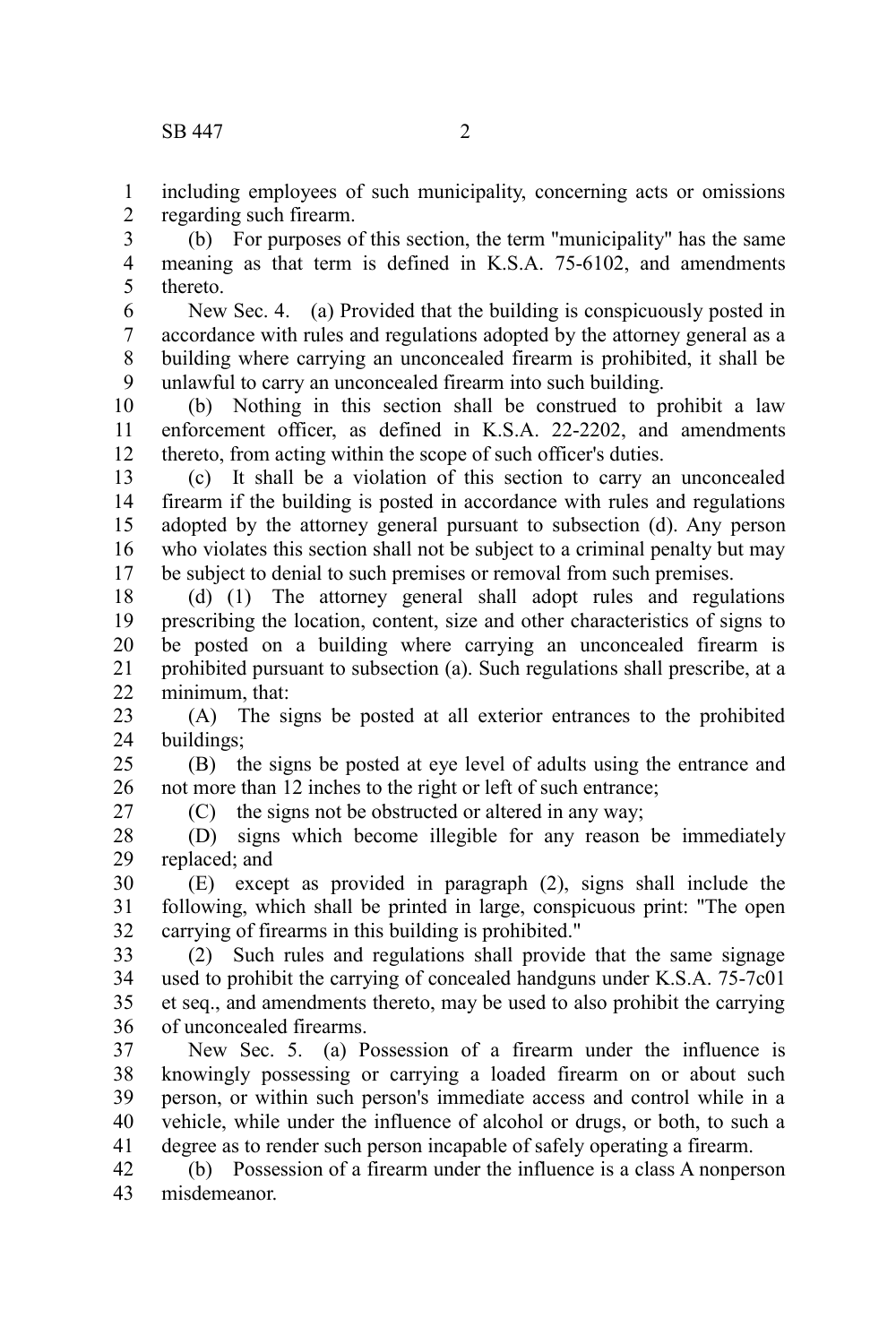1

(c) This section shall not apply to:

(1) A person who possesses or carries a firearm while in such person's own dwelling or place of business or on land owned or possessed by such person; or 2 3 4

(2) the transitory possession or use of a firearm during an act committed in self-defense or in defense of another person or any other act committed if legally justified or excused, provided such possession or use lasts no longer than is immediately necessary. 5 6 7 8

(d) If probable cause exists for a law enforcement officer to believe a person is in possession of a firearm under the influence of alcohol or drugs, or both, such law enforcement officer shall request such person submit to one or more tests of the person's blood, breath, urine or other bodily substance to determine the presence of alcohol or drugs. The selection of the test or tests shall be made by the officer. 9 10 11 12 13 14

(e) (1) If a law enforcement officer requests a person to submit to a test of blood under this section, the withdrawal of blood at the direction of the officer may be performed only by: 15 16 17

(A) A person licensed to practice medicine and surgery, licensed as a physician's assistant, or a person acting under the direction of any such licensed person; 18 19 20

21

28

(B) a registered nurse or a licensed practical nurse;

(C) any qualified medical technician, including, but not limited to, an emergency medical technician-intermediate, mobile intensive care technician, an emergency medical technician-intermediate/defibrillator, an advanced emergency medical technician or a paramedic, as those terms are defined in K.S.A. 65-6112, and amendments thereto, authorized by medical protocol; or  $22$ 23 24 25 26 27

(D) a phlebotomist.

(2) A law enforcement officer may direct a medical professional described in this subsection to draw a sample of blood from a person if the person has given consent or upon meeting the requirements of subsection (d). 29 30 31 32

(3) When so directed by a law enforcement officer through a written statement, the medical professional shall withdraw the sample as soon as practical and shall deliver the sample to the law enforcement officer or another law enforcement officer as directed by the requesting law enforcement officer as soon as practical, provided the collection of the sample does not jeopardize the person's life, cause serious injury to the person or seriously impede the person's medical assessment, care or treatment. The medical professional authorized herein to withdraw the blood and the medical care facility where the blood is drawn may act on good faith that the requirements have been met for directing the withdrawing of blood once presented with the written statement provided 33 34 35 36 37 38 39 40 41 42 43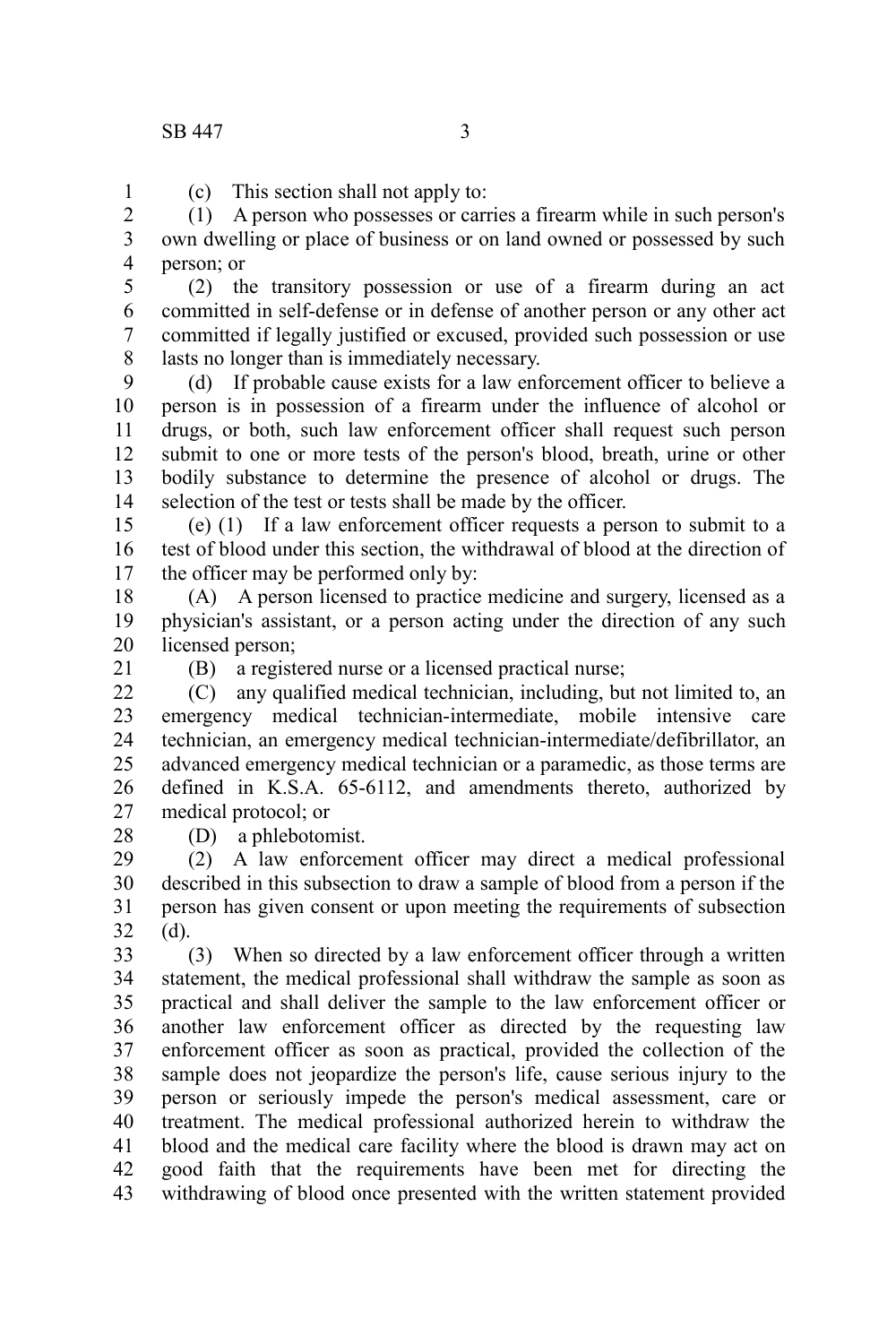26

for under this subsection. The medical professional shall not require the person to sign any additional consent or waiver form. In such a case, the person authorized to withdraw blood and the medical care facility shall not be liable in any action alleging lack of consent or lack of informed consent. 1 2 3 4 5

(4) Such sample or samples shall be an independent sample and not be a portion of a sample collected for medical purposes. The person collecting the blood sample shall complete the collection portion of a document provided by law enforcement. 6 7 8 9

(5) If a sample is to be taken under authority of a search warrant, and the person must be restrained to collect the sample pursuant to this section, law enforcement shall be responsible for applying any such restraint utilizing acceptable law enforcement restraint practices. The restraint shall be effective in controlling the person in a manner not to jeopardize the person's safety or that of the medical professional or attending medical or health care staff during the drawing of the sample and without interfering with medical treatment. 10 11 12 13 14 15 16 17

(6) A law enforcement officer may request a urine sample upon meeting the requirements of subsection (d). 18 19

(7) If a law enforcement officer requests a person to submit to a test of urine under this section, the collection of the urine sample shall be supervised by: 20 21 22

(A) A person licensed to practice medicine and surgery, licensed as a physician's assistant, or a person acting under the direction of any such licensed person; 23 24 25

(B) a registered nurse or a licensed practical nurse; or

(C) a law enforcement officer of the same sex as the person being tested. 27 28

The collection of the urine sample shall be conducted out of the view of any person other than the persons supervising the collection of the sample and the person being tested, unless the right to privacy is waived by the person being tested. When possible, the supervising person shall be a law enforcement officer. The results of qualitative testing for drug presence shall be admissible in evidence and questions of accuracy or reliability shall go to the weight rather than the admissibility of the evidence. If the person is medically unable to provide a urine sample in such manner due to the injuries or treatment of the injuries, the same authorization and procedure as used for the collection of blood in paragraphs (2) and (3) shall apply to the collection of a urine sample. 29 30 31 32 33 34 35 36 37 38 39

(8) The person performing or assisting in the performance of any such test and the law enforcement officer requesting any such test who is acting in accordance with this section shall not be liable in any civil and criminal proceeding involving the action. 40 41 42 43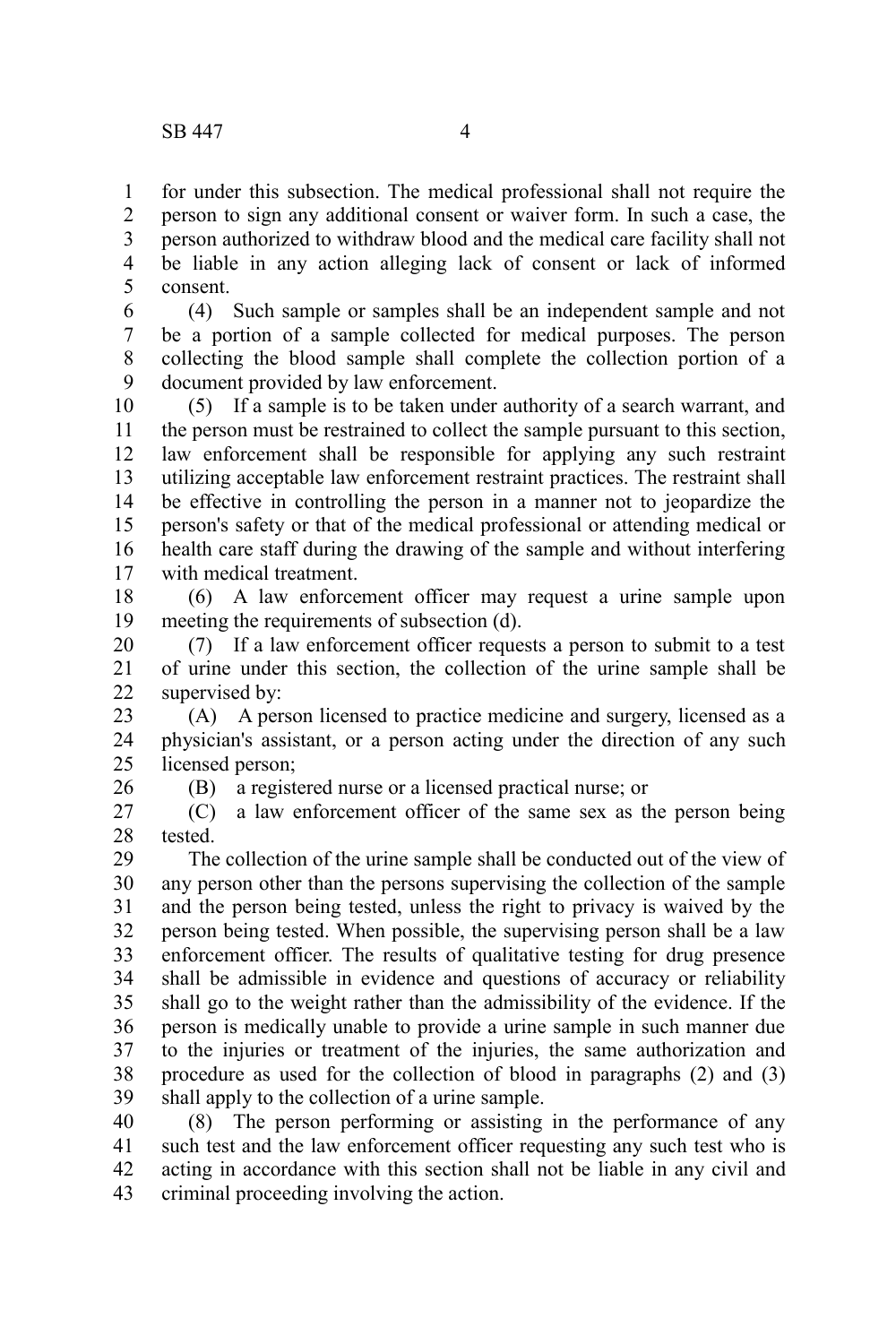(f) (1) The person's refusal shall be admissible in evidence against the person at any trial on a charge arising out of possession of a firearm under the influence of alcohol or drugs, or both. 1 2 3

4

(2) Failure of a person to provide an adequate breath sample or samples as directed shall constitute a refusal unless the person shows that the failure was due to physical inability caused by a medical condition unrelated to any ingested alcohol or drugs. 5 6 7

(3) In any criminal prosecution for a violation of this section, if the court finds that a person refused to submit to testing when requested pursuant to this section, the county or district attorney, upon petition to the court, may recover on behalf of the state, in addition to the criminal penalties provided in this section, a civil penalty not exceeding \$1,000 for each violation. 8 9 10 11 12 13

(g) If a person who holds a valid license to carry a concealed handgun issued pursuant to K.S.A. 2013 Supp. 75-7c01 et seq., and amendments thereto, is convicted of a violation of this section, such person's license to carry a concealed handgun shall be revoked for a minimum of one year for a first offense and three years for a second or subsequent offense. 14 15 16 17 18

(h) In any criminal prosecution for possession of a firearm under the influence of alcohol or drugs, or both, evidence of the concentration of alcohol or drugs in the defendant's blood, urine, breath or other bodily substance may be admitted and shall give rise to the following: 19 20 21 22

(1) If the alcohol concentration is less than .08, that fact may be considered with other competent evidence to determine if the defendant was under the influence of alcohol or drugs, or both. 23 24 25

(2) If the alcohol concentration is .08 or more, it shall be prima facie evidence that the defendant was under the influence of alcohol. 26 27

(3) If there was present in the defendant's bodily substance any narcotic, hypnotic, somnifacient, stimulating or other drug which has the capacity to render the defendant incapacitated, that fact may be considered to determine if the defendant was under the influence of alcohol or drugs, or both. 28 29 30 31 32

(i) The provisions of subsection (h) shall not be construed as limiting the introduction of any other competent evidence bearing upon the question of whether or not the defendant was under the influence of alcohol or drugs, or both. 33 34 35 36

(j) Upon the request of any person submitting to testing under this section, a report of the results of the testing shall be made available to such person. 37 38 39

Sec. 6. K.S.A. 2013 Supp. 12-16,124 is hereby amended to read as follows: 12-16,124.(a) No city or county shall adopt *or enforce* any ordinance, resolution or regulation, and no agent of any city or county shall take any administrative action, governing the purchase, transfer, 40 41 42 43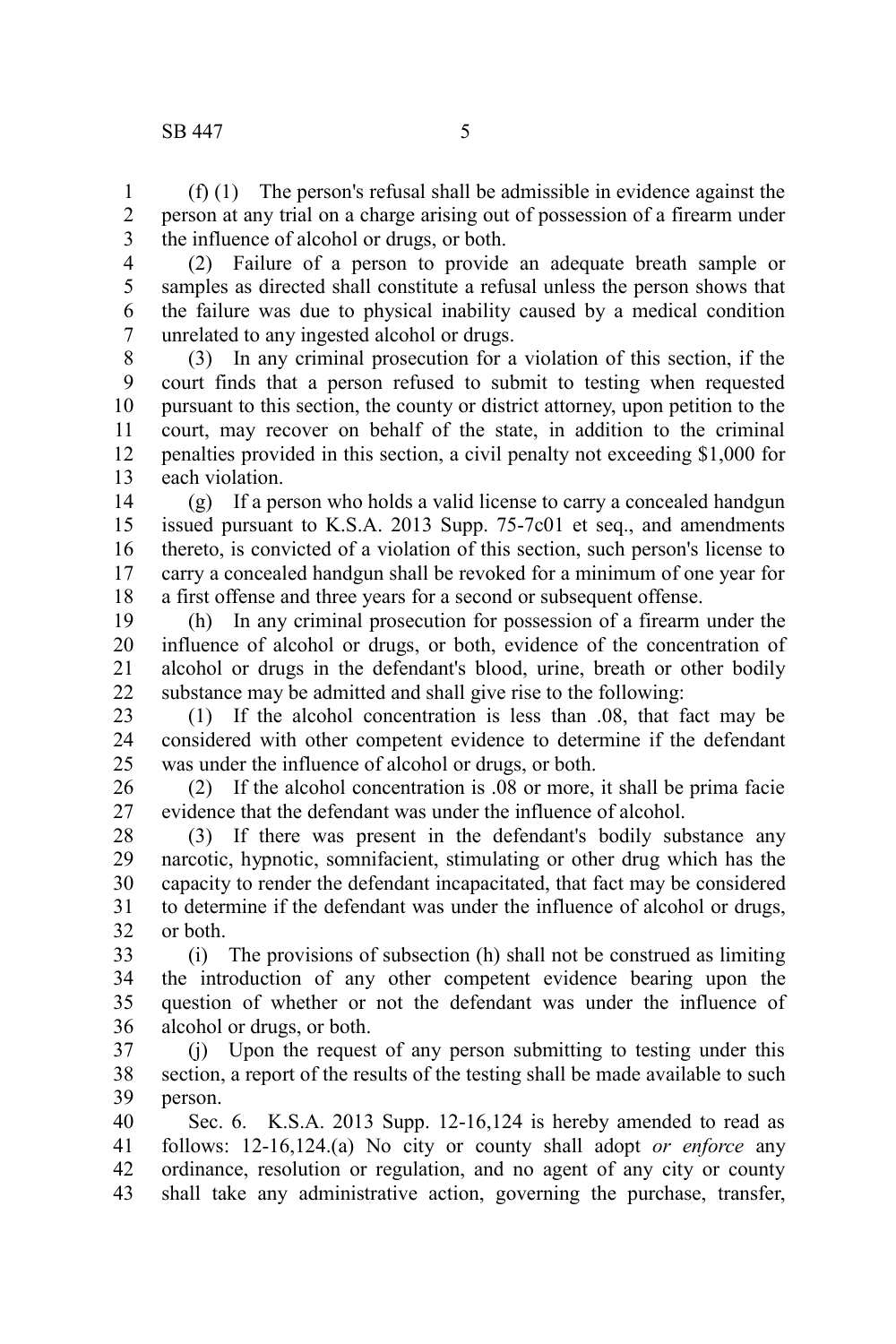ownership, storage, *carrying* or transporting of firearms or ammunition, or 1

any component or combination thereof. Except as provided in subsection (b) of this section and subsection (b) of K.S.A. 2013 Supp. 75-7c10, and amendments thereto, any such ordinance, resolution or regulation adopted prior to the effective date of this 2007 act shall be null and void. 2 3 4 5

(b) *No city or county shall adopt or enforce any ordinance, resolution or regulation relating to the sale of a firearm by an individual, who holds a federal firearms license, that is more restrictive than any ordinance, resolution or regulation relating to the sale of any other commercial good.* 6 7 8 9

*(c) Any ordinance, resolution or regulation prohibited by either subsection (a) or (b) that was adopted prior to July 1, 2014, shall be null and void.* 10 11 12

13

*(d)* Nothing in this section shall:

(1) *Prohibit a city or county from adopting and enforcing any ordinance, resolution or regulation relating to the personnel policies of such city or county and the carrying of firearms by employees of such city or county, except that any such ordinance, resolution or regulation shall comply with the provisions of K.S.A. 2013 Supp. 75-7c01 et seq., and amendments thereto;* 14 15 16 17 18 19

*(2) prohibit a city or county from adopting any ordinance, resolution or regulation pursuant to K.S.A. 2013 Supp. 75-7c20, and amendments thereto; or* 20 21 22

*(3)* prohibit a law enforcement officer, as defined in K.S.A. 22-2202, and amendments thereto, from acting within the scope of such officer's duties: 23 24 25

(2) prohibit a city or county from regulating the manner of openly carrying a loaded firearm on one's person; or in the immediate control of a person, not licensed or recognized under the personal and family protection act while on property open to the public; 26 27 28 29

(3) prohibit a city or county from regulating in any manner the carrying of any firearm in any jail, juvenile detention facility, prison, courthouse, courtroom or city hall; or 30 31 32

(4) prohibit a city or county from adopting an ordinance, resolution or regulation requiring a firearm transported in any air, land or water vehicle to be unloaded and encased in a container which completely encloses the firearm or any less restrictive provision governing the transporting of firearms, provided such ordinance, resolution or regulation shall not apply to persons licensed or recognized under the personal and family protection act. (c) Except as provided in subsection (b) of this section and subsection 33 34 35 36 37 38 39 40

- (b) of K.S.A. 2013 Supp. 75-7c10, and amendments thereto, no person shall be prosecuted or convicted of a violation of any ordinance, resolution 41 42
- or regulation of a city or county which regulates the storage or 43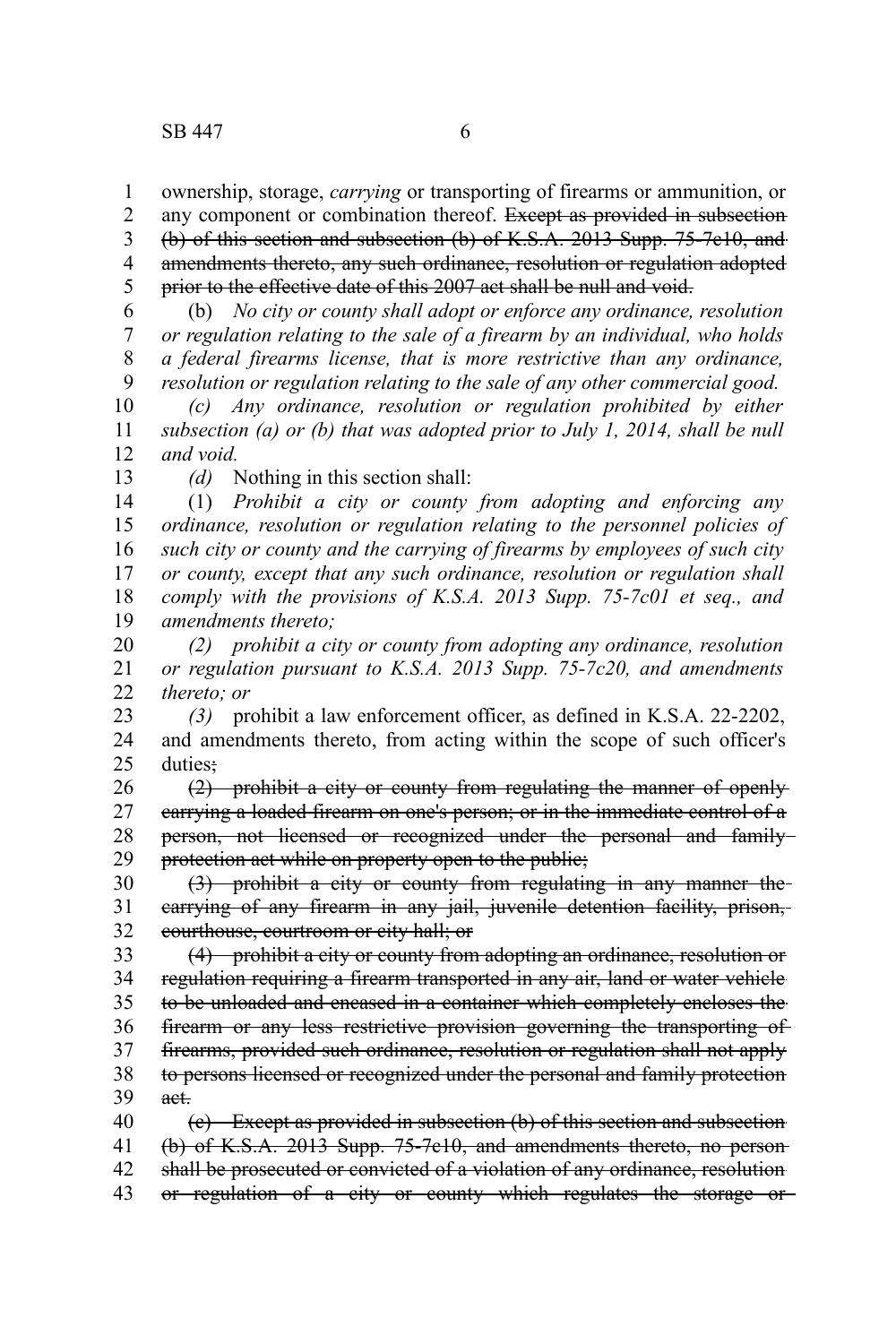1 2

is otherwise transporting the firearm in a lawful manner. 3

(d) No person shall be prosecuted under any ordinance, resolution or regulation for transporting a firearm in any air, land or water vehicle if the firearm is unloaded and encased in a container which completely encloses the firearm. 4 5 6 7

Sec. 7. K.S.A. 2013 Supp. 12-16,134 is hereby amended to read as follows: 12-16,134. (a) A municipality shall not enact *or enforce* any ordinance, resolution, *rule regulation* or tax relating to the transportation, possession, carrying, sale, transfer, purchase, gift, devise, licensing, registration or use of a knife or knife making components. 8 9 10 11 12

(b) A municipality shall not enact *or enforce* any ordinance, resolution or-rule *regulation* relating to the manufacture of a knife that is more restrictive than any such ordinance, resolution or rule *regulation* relating to the manufacture of any other commercial goods. 13 14 15 16

*(c) Any ordinance, resolution or regulation prohibited by either subsection (a) or (b) that was adopted prior to July 1, 2014, shall be null and void.* 17 18 19

*(d) No action shall be commenced or prosecuted against any individual for a violation of any ordinance, resolution or regulation that is prohibited by either subsection (a) or (b) and which was adopted prior to July 1, 2014, if such violation occurred on or after July 1, 2013.* 20 21 22 23

24

(c) *(e)* As used in this section:

(1) "Knife" means a cutting instrument and includes a sharpened or pointed blade. 25 26

(2) "Municipality" has the same meaning as defined in K.S.A. 75- 6102, and amendments thereto, but shall not include *unified* school districts, jails, as defined in K.S.A. 38-2302, and amendments thereto, and *or* juvenile correctional facilities, as defined in K.S.A. 38-2302, and amendments thereto. 27 28 29 30 31

Sec. 8. K.S.A. 2013 Supp. 12-4516 is hereby amended to read as follows:  $12-4516$ . (a)  $(1)$  Except as provided in subsections  $(b)$ ,  $(c)$ ,  $(d)$ and*,* (e) *and (f)*, any person who has been convicted of a violation of a city ordinance of this state may petition the convicting court for the expungement of such conviction and related arrest records if three or more years have elapsed since the person: 32 33 34 35 36 37

38

(A) Satisfied the sentence imposed; or

(B) was discharged from probation, parole or a suspended sentence. 39

(2) Except as provided in subsections (b), (c), (d) and*,* (e) *and (f)*, any person who has fulfilled the terms of a diversion agreement based on a violation of a city ordinance of this state may petition the court for the expungement of such diversion agreement and related arrest records if 40 41 42 43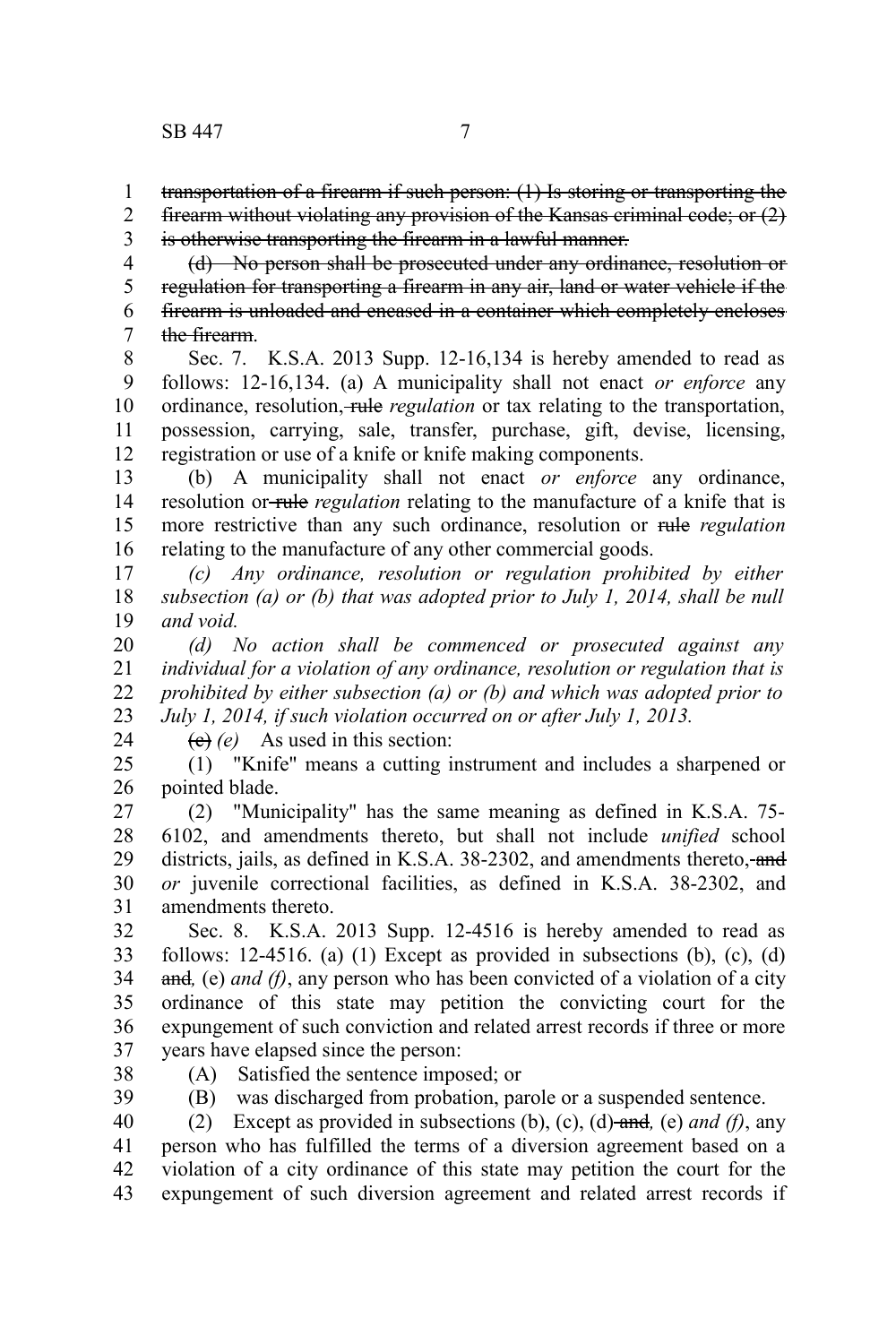three or more years have elapsed since the terms of the diversion agreement were fulfilled. 1 2

*(b) Any person convicted of a violation of any ordinance that is prohibited by either subsection (a) or (b) of K.S.A. 2013 Supp. 12-16,134, and amendments thereto, and which was adopted prior to July 1, 2014, or who entered into a diversion agreement in lieu of further criminal proceedings for such violation, may petition the convicting court for the expungement of such conviction or diversion agreement and related arrest records.* 3 4 5 6 7 8 9

(b) *(c)* Any person convicted of the violation of a city ordinance which would also constitute a violation of K.S.A. 21-3512, prior to its repeal, or a violation of K.S.A. 2013 Supp. 21-6419, and amendments thereto, or who entered into a diversion agreement in lieu of further criminal proceedings for such violation, may petition the convicting court for the expungement of such conviction or diversion agreement and related arrest records if: 10 11 12 13 14 15 16

(1) One or more years have elapsed since the person satisfied the sentence imposed or the terms of a diversion agreement or was discharged from probation, parole, conditional release or a suspended sentence; and 17 18 19

(2) such person can prove they were acting under coercion caused by the act of another. For purposes of this subsection, "coercion" means: Threats of harm or physical restraint against any person; a scheme, plan or pattern intended to cause a person to believe that failure to perform an act would result in bodily harm or physical restraint against any person; or the abuse or threatened abuse of the legal process. 20 21 22 23 24 25

(c) *(d)* No person may petition for expungement until five or more years have elapsed since the person satisfied the sentence imposed or the terms of a diversion agreement or was discharged from probation, parole, conditional release or a suspended sentence, if such person was convicted of the violation of a city ordinance which would also constitute: 26 27 28 29 30

(1) Vehicular homicide, as defined by K.S.A. 21-3405, prior to its repeal, or K.S.A. 2013 Supp. 21-5406, and amendments thereto; 31 32

(2) driving while the privilege to operate a motor vehicle on the public highways of this state has been canceled, suspended or revoked, as prohibited by K.S.A. 8-262, and amendments thereto; 33 34 35

(3) perjury resulting from a violation of K.S.A. 8-261a, and amendments thereto; 36 37

(4) a violation of the provisions of the fifth clause of K.S.A. 8-142, and amendments thereto, relating to fraudulent applications; 38 39

(5) any crime punishable as a felony wherein a motor vehicle was used in the perpetration of such crime; 40 41

(6) failing to stop at the scene of an accident and perform the duties required by K.S.A. 8-1602, 8-1603, prior to its repeal, or 8-1604, and 42 43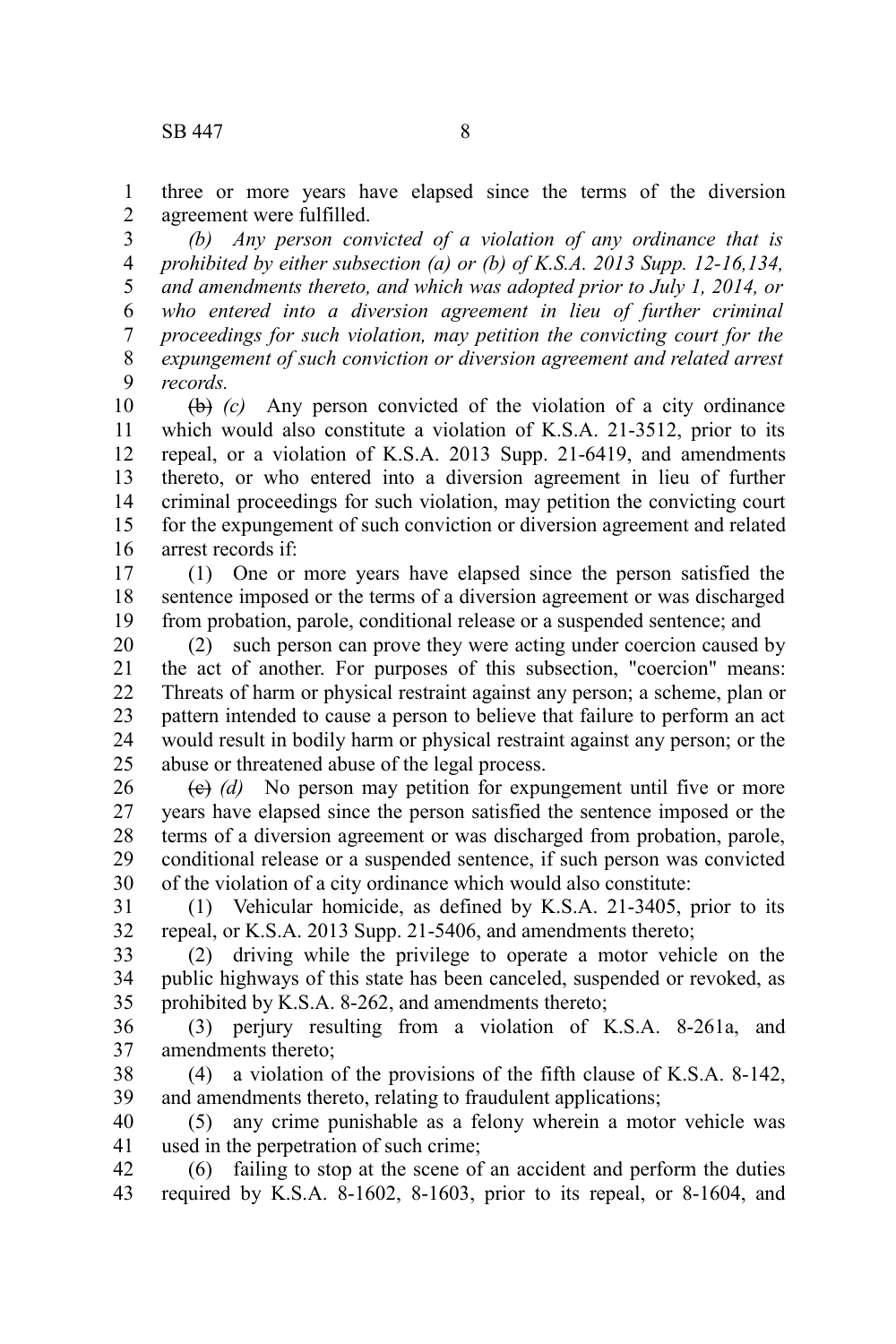amendments thereto; 1

(7) a violation of the provisions of K.S.A. 40-3104, and amendments thereto, relating to motor vehicle liability insurance coverage; or 2 3

4

(8) a violation of K.S.A. 21-3405b, prior to its repeal.

(d) *(e)* No person may petition for expungement until 10 or more years have elapsed since the person satisfied the sentence imposed or the terms of a diversion agreement or was discharged from probation, parole, conditional release or a suspended sentence, if such person was convicted of the violation of a city ordinance which would also constitute a violation of K.S.A. 8-1567, and amendments thereto. 5 6 7 8 9 10

(e) *(f)* There shall be no expungement of convictions or diversions for a violation of a city ordinance which would also constitute a violation of K.S.A. 8-2,144, and amendments thereto. 11 12 13

 $(f)$   $(g)$  (1) When a petition for expungement is filed, the court shall set a date for a hearing of such petition and shall cause notice of such hearing to be given to the prosecuting attorney and the arresting law enforcement agency. The petition shall state the: 14 15 16 17

18

21

24

42

(A) Defendant's full name;

(B) full name of the defendant at the time of arrest, conviction or diversion, if different than the defendant's current name; 19 20

(C) defendant's sex, race and date of birth;

(D) crime for which the defendant was arrested, convicted or diverted;  $22$ 23

(E) date of the defendant's arrest, conviction or diversion; and

(F) identity of the convicting court, arresting law enforcement agency or diverting authority.  $25$ 26

(2) A municipal court may prescribe a fee to be charged as costs for a person petitioning for an order of expungement pursuant to this section. 27 28

(3) Any person who may have relevant information about the petitioner may testify at the hearing. The court may inquire into the background of the petitioner and shall have access to any reports or records relating to the petitioner that are on file with the secretary of corrections or the prisoner review board. 29 30 31 32 33

(g) *(h)* At the hearing on the petition, the court shall order the petitioner's arrest record, conviction or diversion expunged if the court finds that: 34 35 36

(1) The petitioner has not been convicted of a felony in the past two years and no proceeding involving any such crime is presently pending or being instituted against the petitioner; 37 38 39

(2) the circumstances and behavior of the petitioner warrant the expungement; and 40 41

(3) the expungement is consistent with the public welfare.

(h) *(i)* When the court has ordered an arrest record, conviction or 43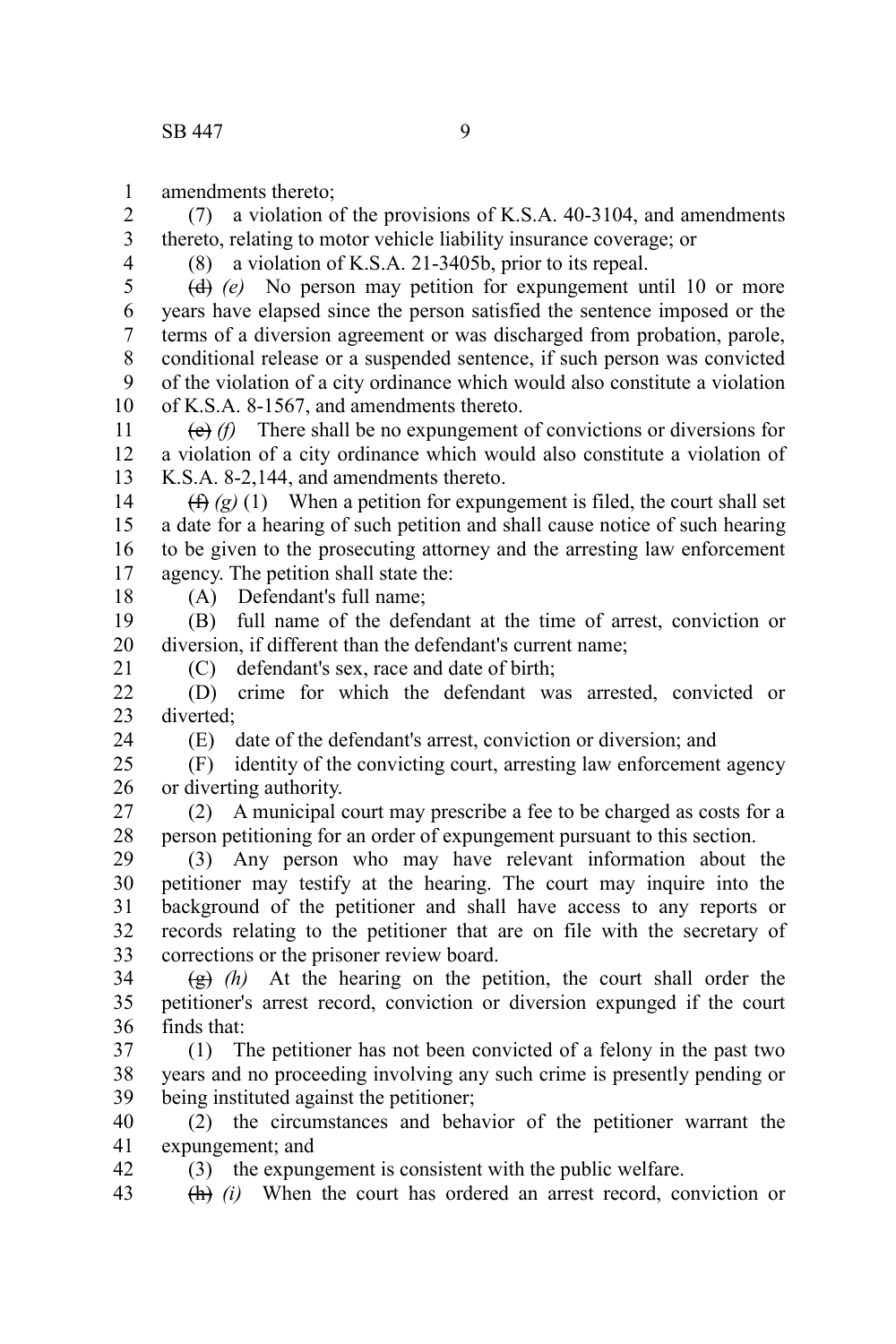diversion expunged, the order of expungement shall state the information required to be contained in the petition. The clerk of the court shall send a certified copy of the order of expungement to the Kansas bureau of investigation which shall notify the federal bureau of investigation, the secretary of corrections and any other criminal justice agency which may have a record of the arrest, conviction or diversion. After the order of expungement is entered, the petitioner shall be treated as not having been arrested, convicted or diverted of the crime, except that: 1 2 3 4 5 6 7 8

(1) Upon conviction for any subsequent crime, the conviction that was expunged may be considered as a prior conviction in determining the sentence to be imposed; 9 10 11

(2) the petitioner shall disclose that the arrest, conviction or diversion occurred if asked about previous arrests, convictions or diversions: 12 13

(A) In any application for employment as a detective with a private detective agency, as defined by K.S.A. 75-7b01, and amendments thereto; as security personnel with a private patrol operator, as defined by K.S.A. 75-7b01, and amendments thereto; or with an institution, as defined in K.S.A. 76-12a01, and amendments thereto, of the department for children and families; 14 15 16 17 18 19

(B) in any application for admission, or for an order of reinstatement, to the practice of law in this state; 20 21

(C) to aid in determining the petitioner's qualifications for employment with the Kansas lottery or for work in sensitive areas within the Kansas lottery as deemed appropriate by the executive director of the Kansas lottery; 22 23 24 25

(D) to aid in determining the petitioner's qualifications for executive director of the Kansas racing and gaming commission, for employment with the commission or for work in sensitive areas in parimutuel racing as deemed appropriate by the executive director of the commission, or to aid in determining qualifications for licensure or renewal of licensure by the commission; 26 27 28 29 30 31

(E) to aid in determining the petitioner's qualifications for the following under the Kansas expanded lottery act: (i) Lottery gaming facility manager or prospective manager, racetrack gaming facility manager or prospective manager, licensee or certificate holder; or (ii) an officer, director, employee, owner, agent or contractor thereof; 32 33 34 35 36

(F) upon application for a commercial driver's license under K.S.A. 8-2,125 through 8-2,142, and amendments thereto; 37 38

(G) to aid in determining the petitioner's qualifications to be an employee of the state gaming agency; 39 40

(H) to aid in determining the petitioner's qualifications to be an employee of a tribal gaming commission or to hold a license issued pursuant to a tribal-state gaming compact; 41 42 43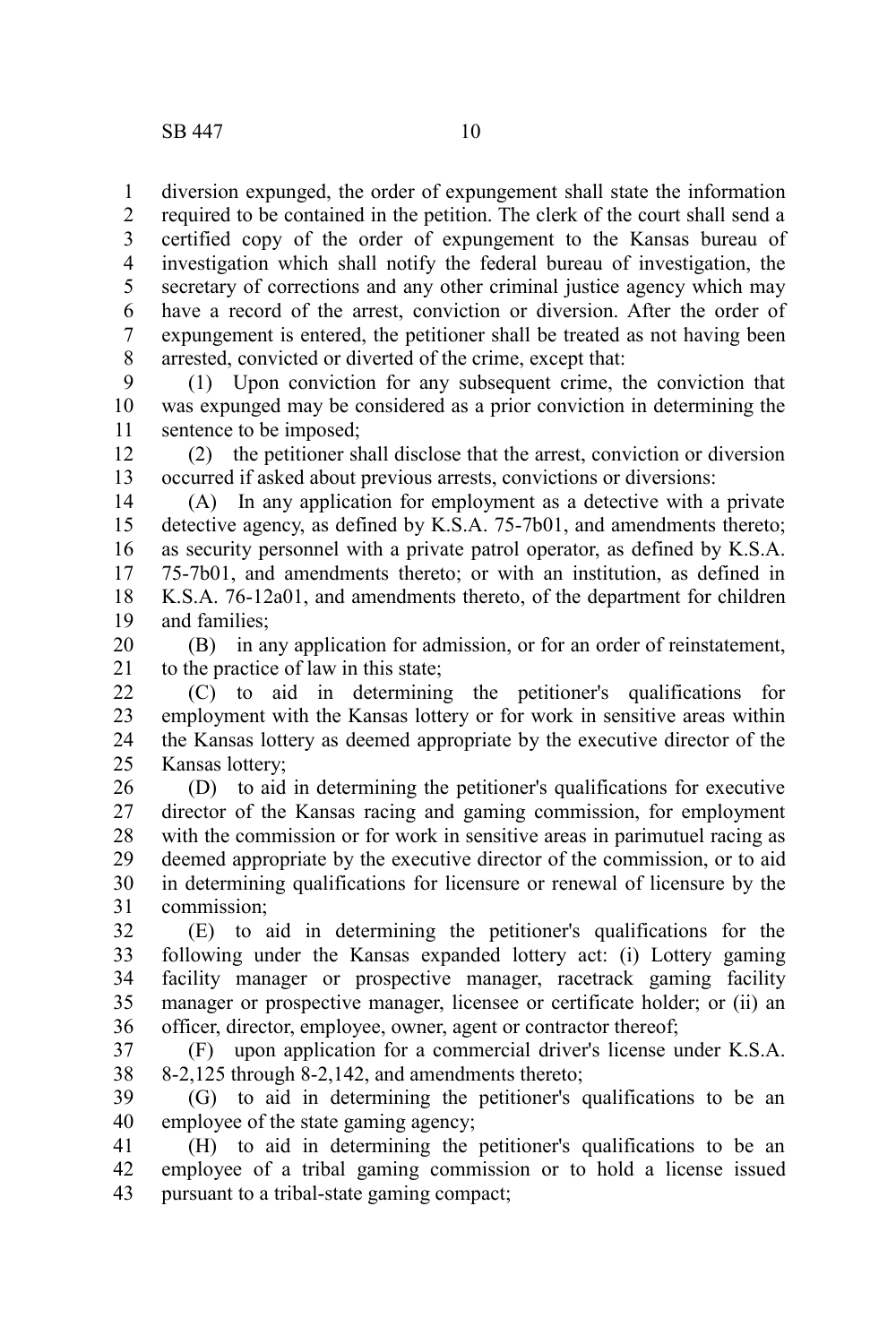## SB 447 11

(I) in any application for registration as a broker-dealer, agent, investment adviser or investment adviser representative all as defined in K.S.A. 17-12a102, and amendments thereto; 1 2 3

4 5

(J) in any application for employment as a law enforcement officer, as defined in K.S.A. 22-2202 or 74-5602, and amendments thereto; or

(K) for applications received on and after July 1, 2006, to aid in determining the petitioner's qualifications for a license to carry a concealed weapon pursuant to the personal and family protection act, K.S.A. 2013 Supp. 75-7c01 et seq*.*, and amendments thereto; 6 7 8 9

(3) the court, in the order of expungement, may specify other circumstances under which the arrest, conviction or diversion is to be disclosed; and 10 11 12

(4) the conviction may be disclosed in a subsequent prosecution for an offense which requires as an element of such offense a prior conviction of the type expunged. 13 14 15

(i) *(j)* Whenever a person is convicted of an ordinance violation, pleads guilty and pays a fine for such a violation, is placed on parole or probation or is granted a suspended sentence for such a violation, the person shall be informed of the ability to expunge the arrest records or conviction. Whenever a person enters into a diversion agreement, the person shall be informed of the ability to expunge the diversion. 16 17 18 19 20 21

 $(h)$  *(k)* Subject to the disclosures required pursuant to subsection  $(e)$ *(i)*, in any application for employment, license or other civil right or privilege, or any appearance as a witness, a person whose arrest records, conviction or diversion of an offense has been expunged under this statute may state that such person has never been arrested, convicted or diverted of such offense. 22 23 24 25 26 27

(k) *(l)* Whenever the record of any arrest, conviction or diversion has been expunged under the provisions of this section or under the provisions of any other existing or former statute, the custodian of the records of arrest, conviction, diversion and incarceration relating to that crime shall not disclose the existence of such records, except when requested by: 28 29 30 31 32

33

(1) The person whose record was expunged;

(2) a private detective agency or a private patrol operator, and the request is accompanied by a statement that the request is being made in conjunction with an application for employment with such agency or operator by the person whose record has been expunged; 34 35 36 37

(3) a court, upon a showing of a subsequent conviction of the person whose record has been expunged; 38 39

(4) the secretary of the department for children and families, or a designee of the secretary, for the purpose of obtaining information relating to employment in an institution, as defined in K.S.A. 76-12a01, and amendments thereto, of the department for children and families of any 40 41 42 43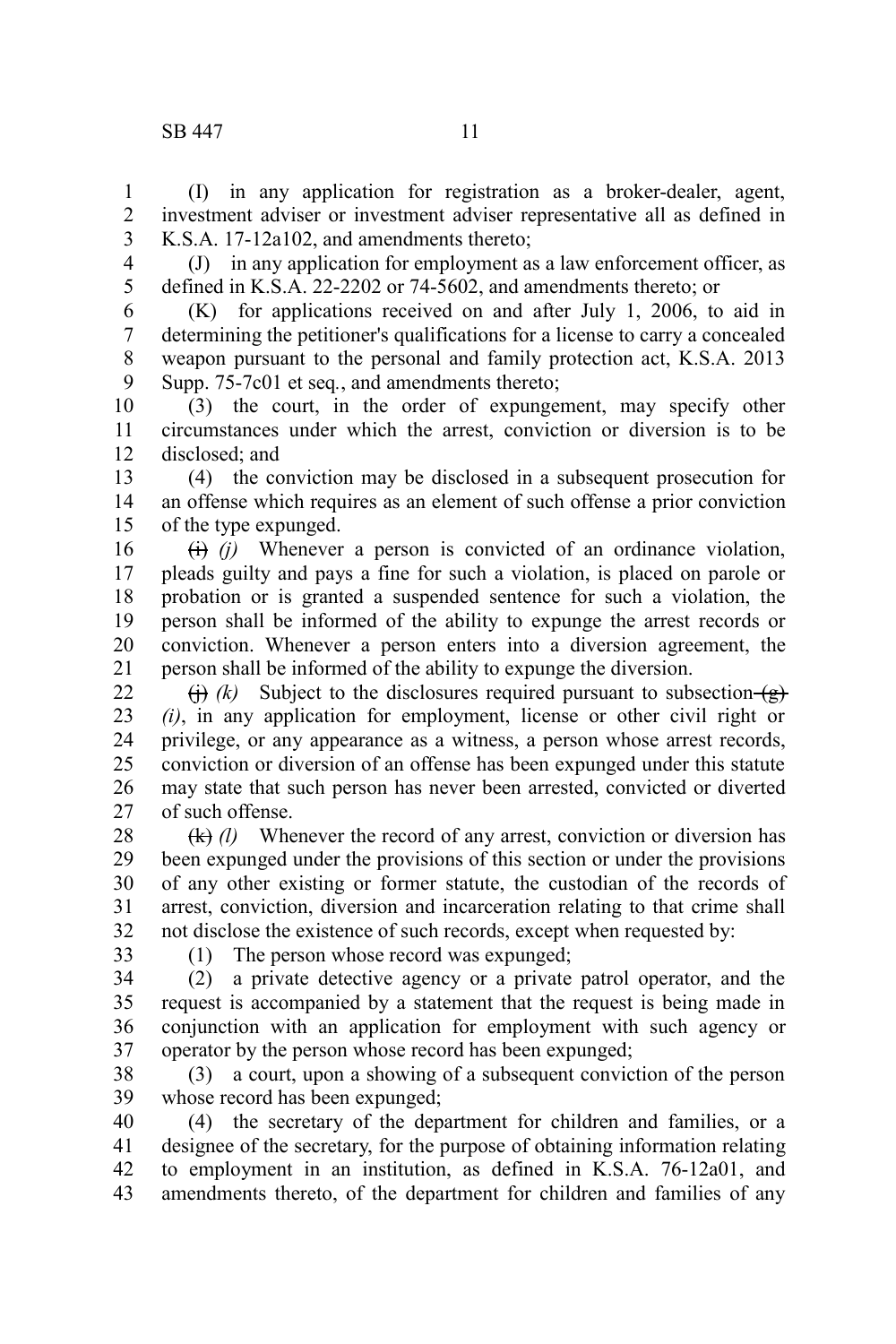1

person whose record has been expunged;

(5) a person entitled to such information pursuant to the terms of the expungement order; 2 3

(6) a prosecuting attorney, and such request is accompanied by a statement that the request is being made in conjunction with a prosecution of an offense that requires a prior conviction as one of the elements of such offense; 4 5 6 7

(7) the supreme court, the clerk or disciplinary administrator thereof, the state board for admission of attorneys or the state board for discipline of attorneys, and the request is accompanied by a statement that the request is being made in conjunction with an application for admission, or for an order of reinstatement, to the practice of law in this state by the person whose record has been expunged; 8 9 10 11 12 13

(8) the Kansas lottery, and the request is accompanied by a statement that the request is being made to aid in determining qualifications for employment with the Kansas lottery or for work in sensitive areas within the Kansas lottery as deemed appropriate by the executive director of the Kansas lottery; 14 15 16 17 18

(9) the governor or the Kansas racing and gaming commission, or a designee of the commission, and the request is accompanied by a statement that the request is being made to aid in determining qualifications for executive director of the commission, for employment with the commission, for work in sensitive areas in parimutuel racing as deemed appropriate by the executive director of the commission or for licensure, renewal of licensure or continued licensure by the commission; 19 20 21 22 23 24 25

(10) the Kansas racing and gaming commission, or a designee of the commission, and the request is accompanied by a statement that the request is being made to aid in determining qualifications of the following under the Kansas expanded lottery act: (A) Lottery gaming facility managers and prospective managers, racetrack gaming facility managers and prospective managers, licensees and certificate holders; and (B) their officers, directors, employees, owners, agents and contractors; 26 27 28 29 30 31 32

(11) the state gaming agency, and the request is accompanied by a statement that the request is being made to aid in determining qualifications: (A) To be an employee of the state gaming agency; or (B) to be an employee of a tribal gaming commission or to hold a license issued pursuant to a tribal-state gaming compact; 33 34 35 36 37

(12) the Kansas securities commissioner, or a designee of the commissioner, and the request is accompanied by a statement that the request is being made in conjunction with an application for registration as a broker-dealer, agent, investment adviser or investment adviser representative by such agency and the application was submitted by the person whose record has been expunged; 38 39 40 41 42 43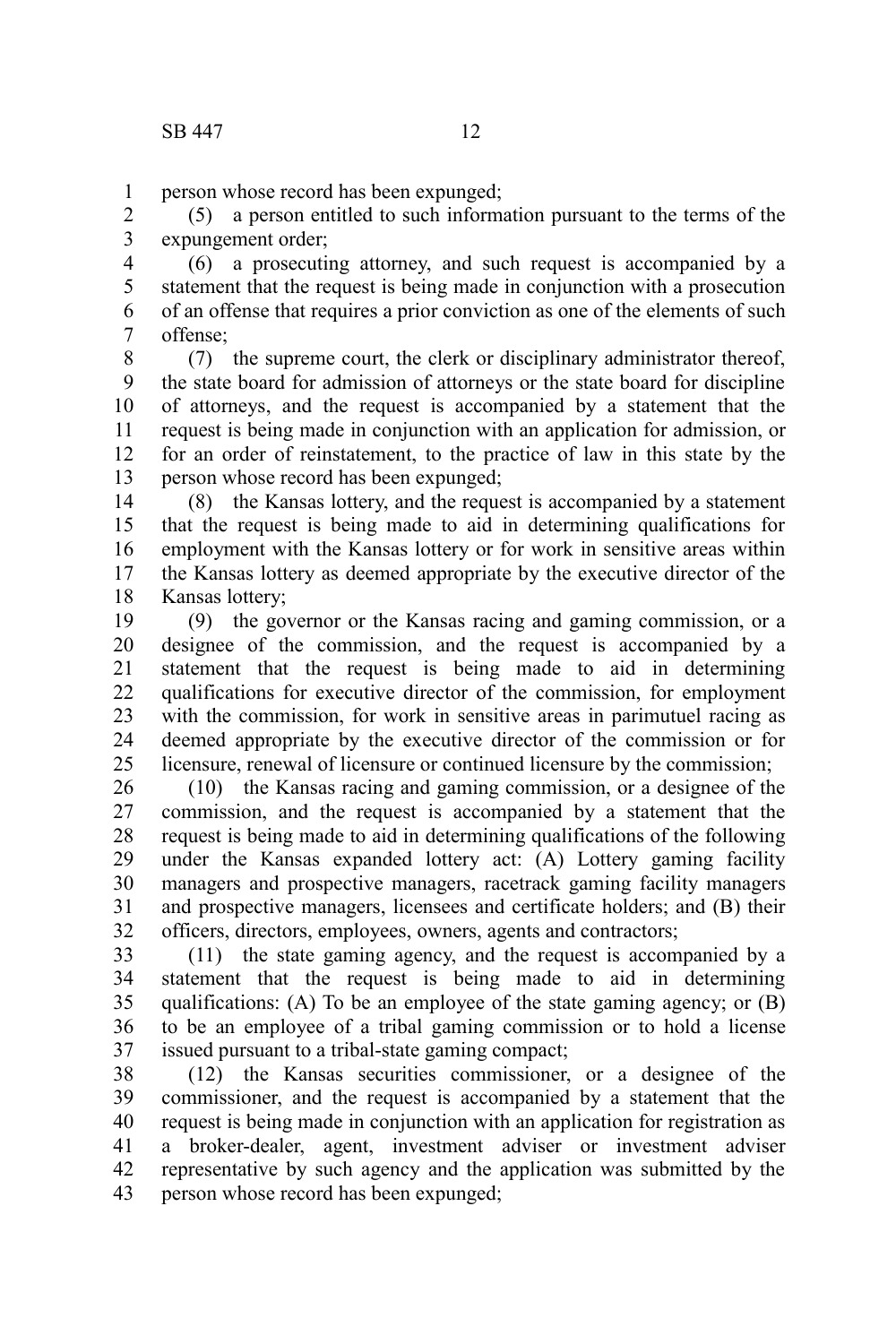(13) the attorney general, and the request is accompanied by a statement that the request is being made to aid in determining qualifications for a license to carry a concealed weapon pursuant to the personal and family protection act; 1 2 3 4

5

(14) the Kansas sentencing commission;

(15) the Kansas commission on peace officers' standards and training and the request is accompanied by a statement that the request is being made to aid in determining certification eligibility as a law enforcement officer pursuant to K.S.A. 74-5601 et seq*.*, and amendments thereto; or 6 7 8 9

(16) a law enforcement agency and the request is accompanied by a statement that the request is being made to aid in determining eligibility for employment as a law enforcement officer as defined by K.S.A. 22- 2202, and amendments thereto. 10 11 12 13

Sec. 9. K.S.A. 2013 Supp. 12-4516a is hereby amended to read as follows: 12-4516a.(a) Any person who has been arrested on a violation of a city ordinance of this state may petition the court for the expungement of such arrest record. 14 15 16 17

(b) When a petition for expungement is filed, the court shall set a date for hearing on such petition and shall cause notice of such hearing to be given to the prosecuting attorney and the arresting law enforcement agency. When a petition for expungement is filed, the official court file shall be separated from the other records of the court, and shall be disclosed only to a judge of the court and members of the staff of the court designated by a judge of the district court, the prosecuting attorney, the arresting law enforcement agency, or any other person when authorized by a court order, subject to any conditions imposed by the order. The petition shall state: 18 19 20 21 22 23 24 25 26 27

28

(1) The petitioner's full name;

(2) the full name of the petitioner at the time of arrest, if different than the petitioner's current name; 29 30

(3) the petitioner's sex, race and date of birth; 31

32 33

34

(4) the crime for which the petitioner was arrested; (5) the date of the petitioner's arrest; and

(6) the identity of the arresting law enforcement agency.

A municipal court may prescribe a fee to be charged as costs for a person petitioning for an order of expungement pursuant to this section, except that no fee shall be charged to a person who was arrested as a result of being a victim of identity theft under K.S.A. 21-4018, prior to its repeal, or K.S.A. 2013 Supp. 21-6107, and amendments thereto. Any person who may have relevant information about the petitioner may testify at the hearing. The court may inquire into the background of the petitioner. 35 36 37 38 39 40 41

(c) At the hearing on a petition for expungement, the court shall order the arrest record and subsequent court proceedings, if any, expunged upon 42 43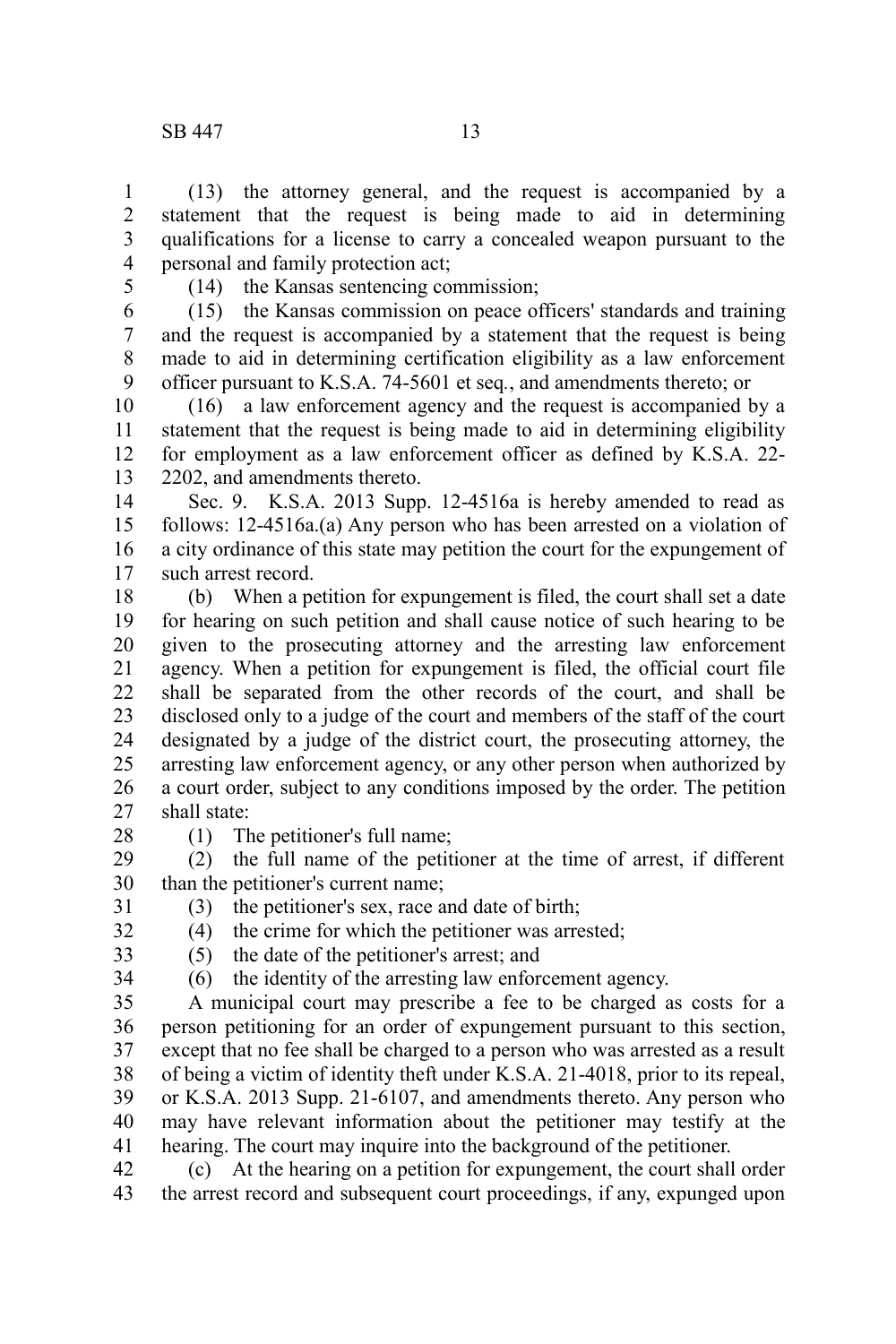finding: 1

2 3 4 (1) The arrest occurred because of mistaken identity;

(2) a court has found that there was no probable cause for the arrest;

(3) the petitioner was found not guilty in court proceedings;

*(4) the arrest was for a violation of any ordinance that is prohibited by either subsection (a) or (b) of K.S.A. 2013 Supp. 12-16,134, and amendments thereto, and which was adopted prior to July 1, 2014;* or 5 6 7

(4) *(5)* the expungement would be in the best interests of justice and: (A) Charges have been dismissed; or (B) no charges have been or are likely to be filed. 8 9 10

(d) When the court has ordered expungement of an arrest record and subsequent court proceedings, if any, the order shall state the information required to be stated in the petition and shall state the grounds for expungement under subsection (c). The clerk of the court shall send a certified copy of the order to the Kansas bureau of investigation which shall notify the federal bureau of investigation, the secretary of corrections and any other criminal justice agency which may have a record of the arrest. If an order of expungement is entered, the petitioner shall be treated as not having been arrested. 11 12 13 14 15 16 17 18 19

(e) If the ground for expungement is as provided in subsection  $(e)(4)$ *(c)(5)*, the court shall determine whether, in the interest of public welfare, the records should be available for any of the following purposes: 20 21 22

(1) In any application for employment as a detective with a private detective agency, as defined by K.S.A. 75-7b01, and amendments thereto; as security personnel with a private patrol operator, as defined by K.S.A. 75-7b01, and amendments thereto; or with an institution, as defined in K.S.A. 76-12a01, and amendments thereto, of the department of social and rehabilitation services; 23 24 25 26 27 28

(2) in any application for admission, or for an order of reinstatement, to the practice of law in this state; 29 30

(3) to aid in determining the petitioner's qualifications for employment with the Kansas lottery or for work in sensitive areas within the Kansas lottery as deemed appropriate by the executive director of the Kansas lottery; 31 32 33 34

(4) to aid in determining the petitioner's qualifications for executive director of the Kansas racing commission, for employment with the commission or for work in sensitive areas in parimutuel racing as deemed appropriate by the executive director of the commission, or to aid in determining qualifications for licensure or renewal of licensure by the commission; 35 36 37 38 39 40

(5) in any application for a commercial driver's license under K.S.A. 8-2,125 through 8-2,142, and amendments thereto; 41 42

(6) to aid in determining the petitioner's qualifications to be an 43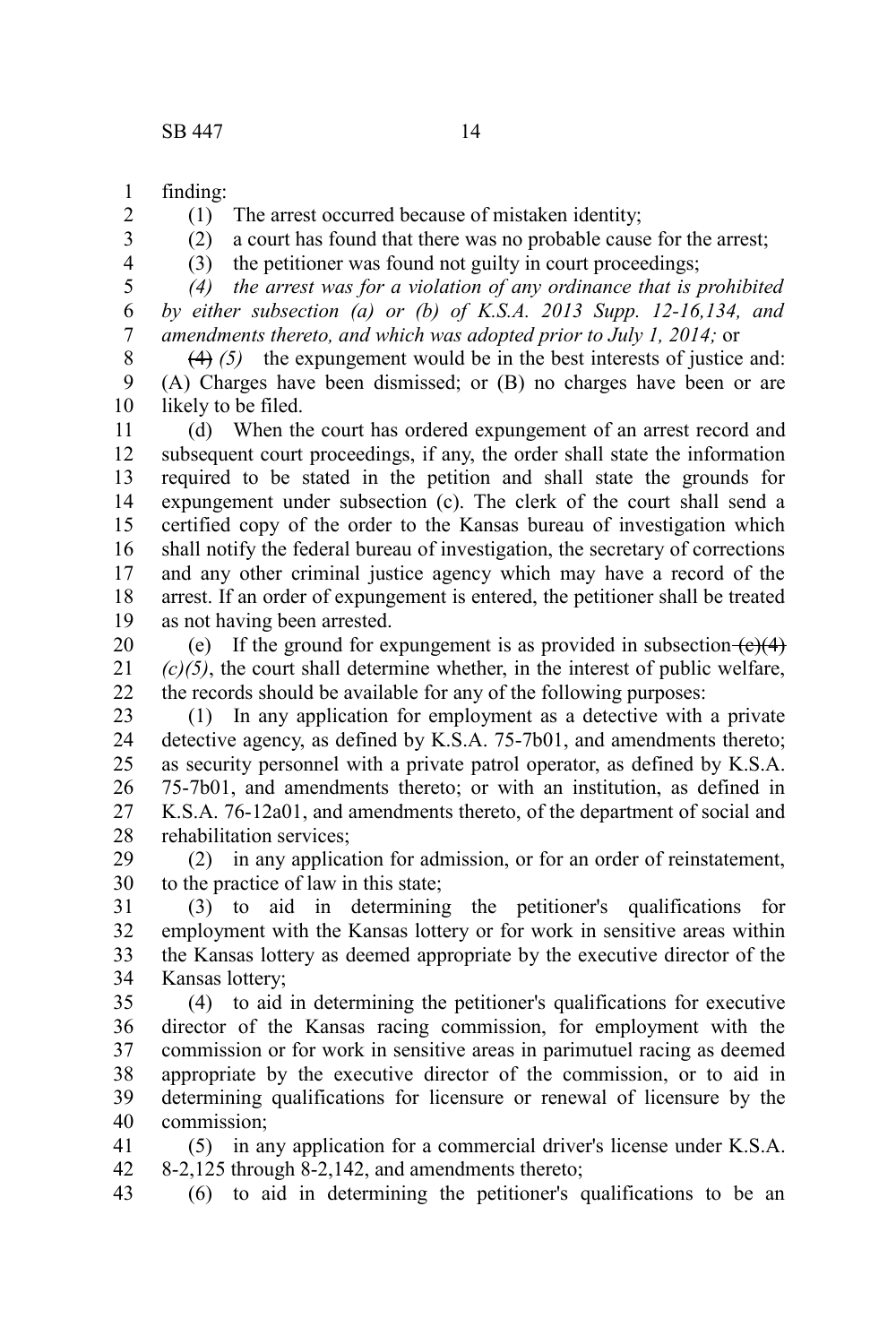employee of the state gaming agency; 1

(7) to aid in determining the petitioner's qualifications to be an employee of a tribal gaming commission or to hold a license issued pursuant to a tribal-state gaming compact; or 2 3 4

5

(8) in any other circumstances which the court deems appropriate.

(f) The court shall make all expunged records and related information in such court's possession, created prior to, on and after July 1, 2011, available to the Kansas bureau of investigation for the purposes of: 6 7 8

(1) Completing a person's criminal history record information within the central repository in accordance with K.S.A. 22-4701 et seq., and amendments thereto; or 9 10 11

(2) providing information or documentation to the federal bureau of investigation, in connection with the national instant criminal background check system, to determine a person's qualification to possess a firearm. 12 13 14

(g) Subject to any disclosures required under subsection (e), in any application for employment, license or other civil right or privilege, or any appearance as a witness, a person whose arrest records have been expunged as provided in this section may state that such person has never been arrested. 15 16 17 18 19

(h) Whenever a petitioner's arrest records have been expunged as provided in this section, the custodian of the records of arrest, incarceration due to arrest or court proceedings related to the arrest, shall not disclose the arrest or any information related to the arrest, except as directed by the order of expungement or when requested by the person whose arrest record was expunged. 20 21 22 23 24 25

Sec. 10. K.S.A. 2013 Supp. 21-6301 is hereby amended to read as follows: 21-6301. (a) Criminal use of weapons is knowingly: 26 27

(1) Selling, manufacturing, purchasing or possessing any bludgeon, sand club, metal knuckles or throwing star; 28 29

(2) possessing with intent to use the same unlawfully against another, *a dagger, dirk,* a billy, blackjack, slungshot, *dangerous knife, straightedged razor, stiletto* or any other dangerous or deadly weapon or instrument of like character; 30 31 32 33

34

(3) setting a spring gun;

(4) possessing any device or attachment of any kind designed, used or intended for use in suppressing the report of any firearm; 35 36

(5) selling, manufacturing, purchasing or possessing a shotgun with a barrel less than 18 inches in length, or any firearm designed to discharge or capable of discharging automatically more than once by a single function of the trigger, whether the person knows or has reason to know the length of the barrel or that the firearm is designed or capable of discharging automatically; 37 38 39 40 41 42

(6) possessing, manufacturing, causing to be manufactured, selling, 43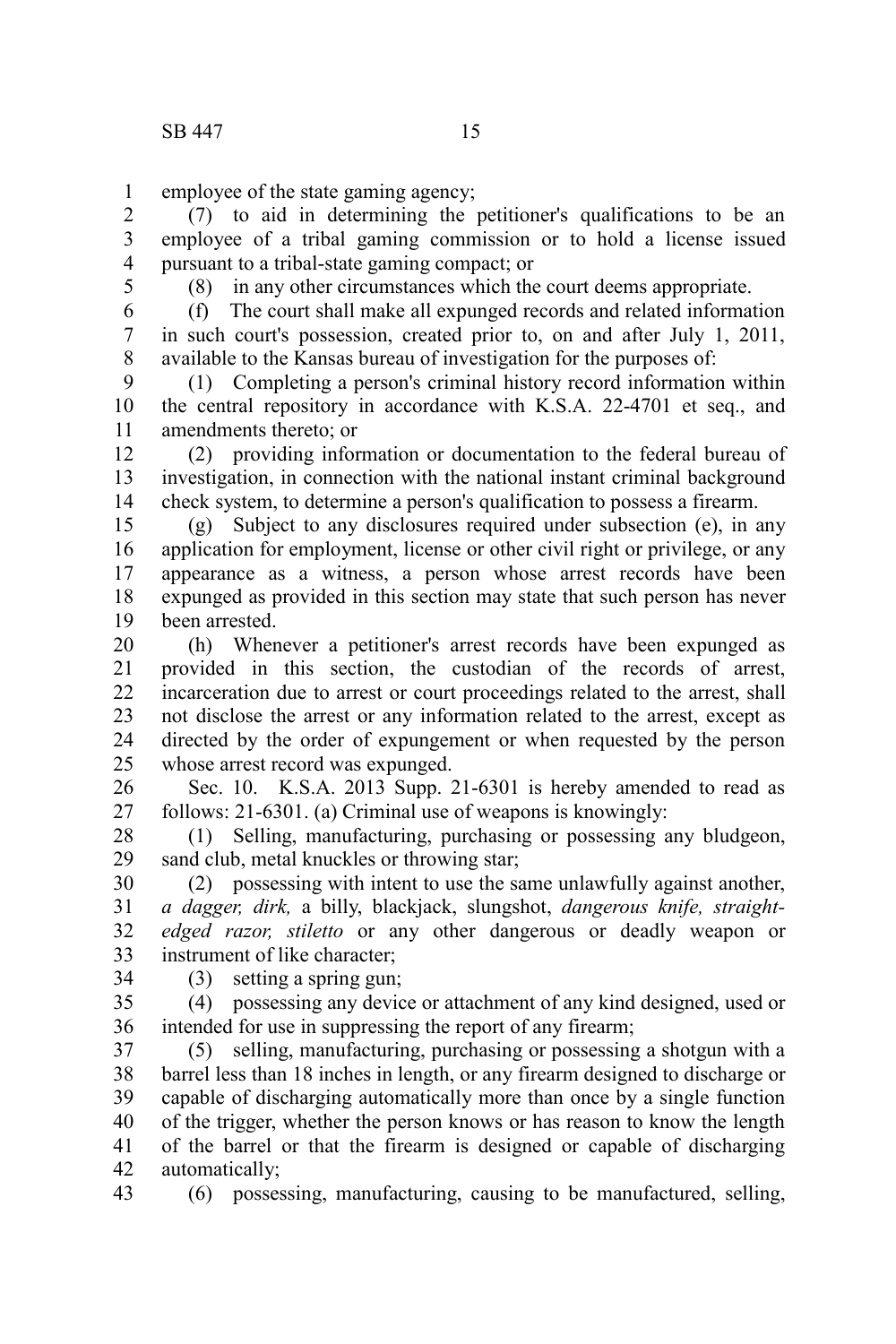offering for sale, lending, purchasing or giving away any cartridge which can be fired by a handgun and which has a plastic-coated bullet that has a core of less than 60% lead by weight, whether the person knows or has reason to know that the plastic-coated bullet has a core of less than 60% lead by weight; 1 2 3 4 5

(7) selling, giving or otherwise transferring any firearm with a barrel less than 12 inches long to any person under 18 years of age whether the person knows or has reason to know the length of the barrel; 6 7 8

(8) selling, giving or otherwise transferring any firearms to any person who is both addicted to and an unlawful user of a controlled substance; 9 10 11

(9) selling, giving or otherwise transferring any firearm to any person who is or has been a mentally ill person subject to involuntary commitment for care and treatment, as defined in K.S.A. 59-2946, and amendments thereto, or a person with an alcohol or substance abuse problem subject to involuntary commitment for care and treatment as defined in K.S.A. 59-29b46, and amendments thereto; 12 13 14 15 16 17

(10) possession of *possessing* any firearm by a person who is both addicted to and an unlawful user of a controlled substance; 18 19

(11) possession of *possessing* any firearm by any person, other than a law enforcement officer, in or on any school property or grounds upon which is located a building or structure used by a unified school district or an accredited nonpublic school for student instruction or attendance or extracurricular activities of pupils enrolled in kindergarten or any of the grades 1 *one* through 12 or at any regularly scheduled school sponsored activity or event whether the person knows or has reason to know that such person was in or on any such property or grounds; 20 21 22 23 24 25 26 27

(12) refusal *refusing* to surrender or immediately remove from school property or grounds or at any regularly scheduled school sponsored activity or event any firearm in the possession of any person, other than a law enforcement officer, when so requested or directed by any duly authorized school employee or any law enforcement officer; 28 29 30 31 32

(13) possession of *possessing* any firearm by a person who is or has been a mentally ill person subject to involuntary commitment for care and treatment, as defined in K.S.A. 59-2946, and amendments thereto, or persons with an alcohol or substance abuse problem subject to involuntary commitment for care and treatment as defined in K.S.A. 59-29b46, and amendments thereto; or 33 34 35 36 37 38

(14) possessing a firearm with a barrel less than 12 inches long by any person less than 18 years of age-whether the person knows or hasreason to know the length of the barrel. 39 40 41

(b) Criminal use of weapons as defined in: 42

(1) Subsection (a)(1), (a)(2), (a)(3), (a)(7), (a)(8), (a)(9) or (a)(12) is a 43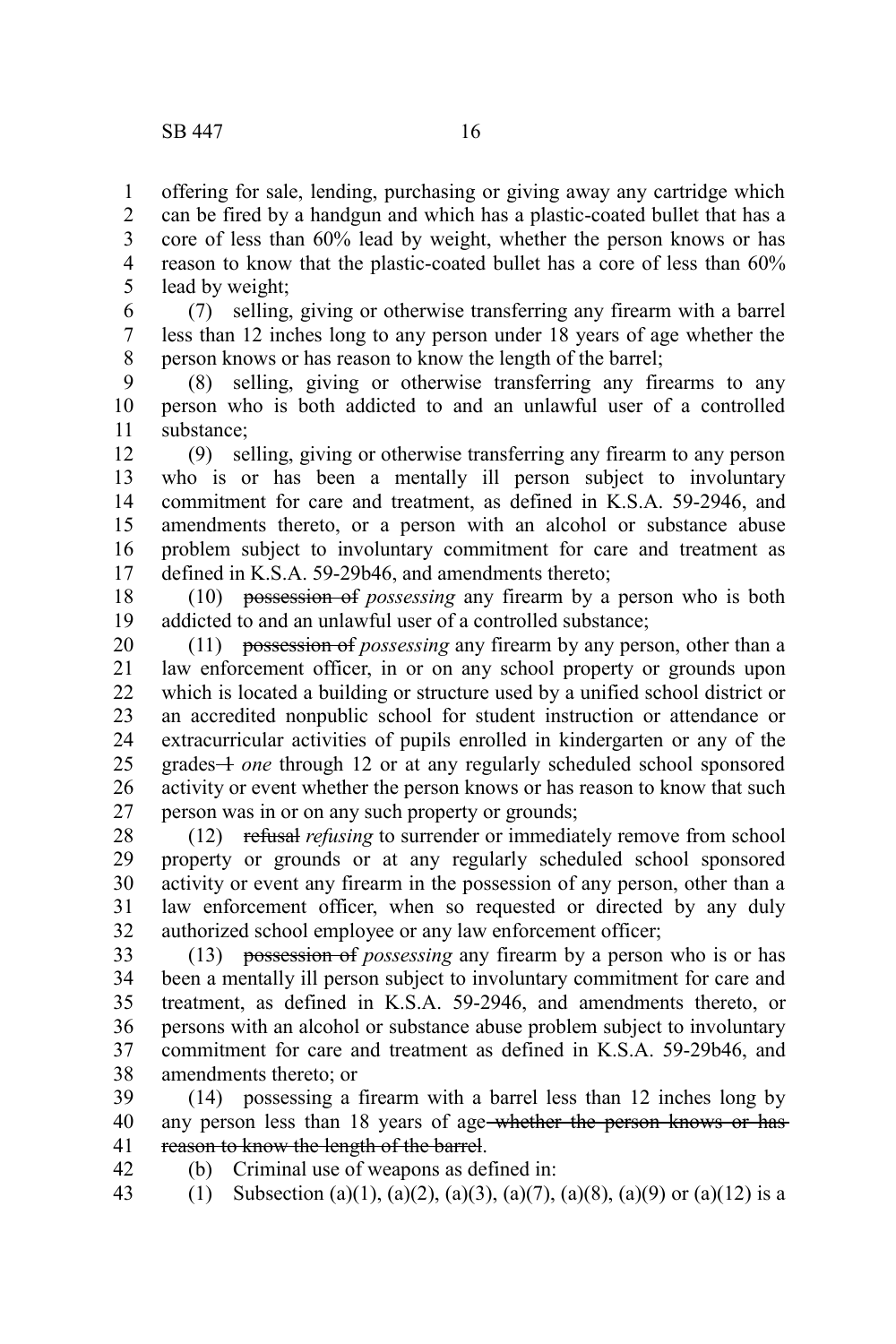class A nonperson misdemeanor; 1

(2) subsection (a)(4), (a)(5) or (a)(6) is a severity level 9, nonperson felony; 2 3

(3) subsection (a)(10) or (a)(11) is a class B nonperson select misdemeanor; 4 5

- (4) subsection (a)(13) is a severity level 8, nonperson felony; and 6
- 7

12

(5) subsection (a)(14) is a:

(A) Class A nonperson misdemeanor except as provided in subsection  $(b)(5)(B);$ 8 9

(B) severity level 8, nonperson felony upon a second or subsequent conviction. 10 11

(c) Subsections (a)(1), (a)(2) and (a)(5) shall not apply to:

(1) Law enforcement officers, or any person summoned by any such officers to assist in making arrests or preserving the peace while actually engaged in assisting such officer; 13 14 15

(2) wardens, superintendents, directors, security personnel and keepers of prisons, penitentiaries, jails and other institutions for the detention of persons accused or convicted of crime, while acting within the scope of their authority; 16 17 18 19

(3) members of the armed services or reserve forces of the United States or the Kansas national guard while in the performance of their official duty; or 20 21 22

(4) the manufacture of, transportation to, or sale of weapons to a person authorized under subsections  $(c)(1)$ ,  $(c)(2)$  and  $(c)(3)$  to possess such weapons. 23 24 25

(d) Subsections (a)(4) and (a)(5) shall not apply to any person who sells, purchases, possesses or carries a firearm, device or attachment which has been rendered unserviceable by steel weld in the chamber and marriage weld of the barrel to the receiver and which has been registered in the national firearms registration and transfer record in compliance with 26 U.S.C. § 5841 et seq. in the name of such person and, if such person transfers such firearm, device or attachment to another person, has been so registered in the transferee's name by the transferor. 26 27 28 29 30 31 32 33

(e) Subsection (a)(6) shall not apply to a governmental laboratory or solid plastic bullets. 34 35

(f) Subsection (a)(4) shall not apply to a law enforcement officer who is: 36 37

(1) Assigned by the head of such officer's law enforcement agency to a tactical unit which receives specialized, regular training; 38 39

(2) designated by the head of such officer's law enforcement agency to possess devices described in subsection (a)(4); and 40 41

(3) in possession of commercially manufactured devices which are:

- (A) Owned by the law enforcement agency;
- 42 43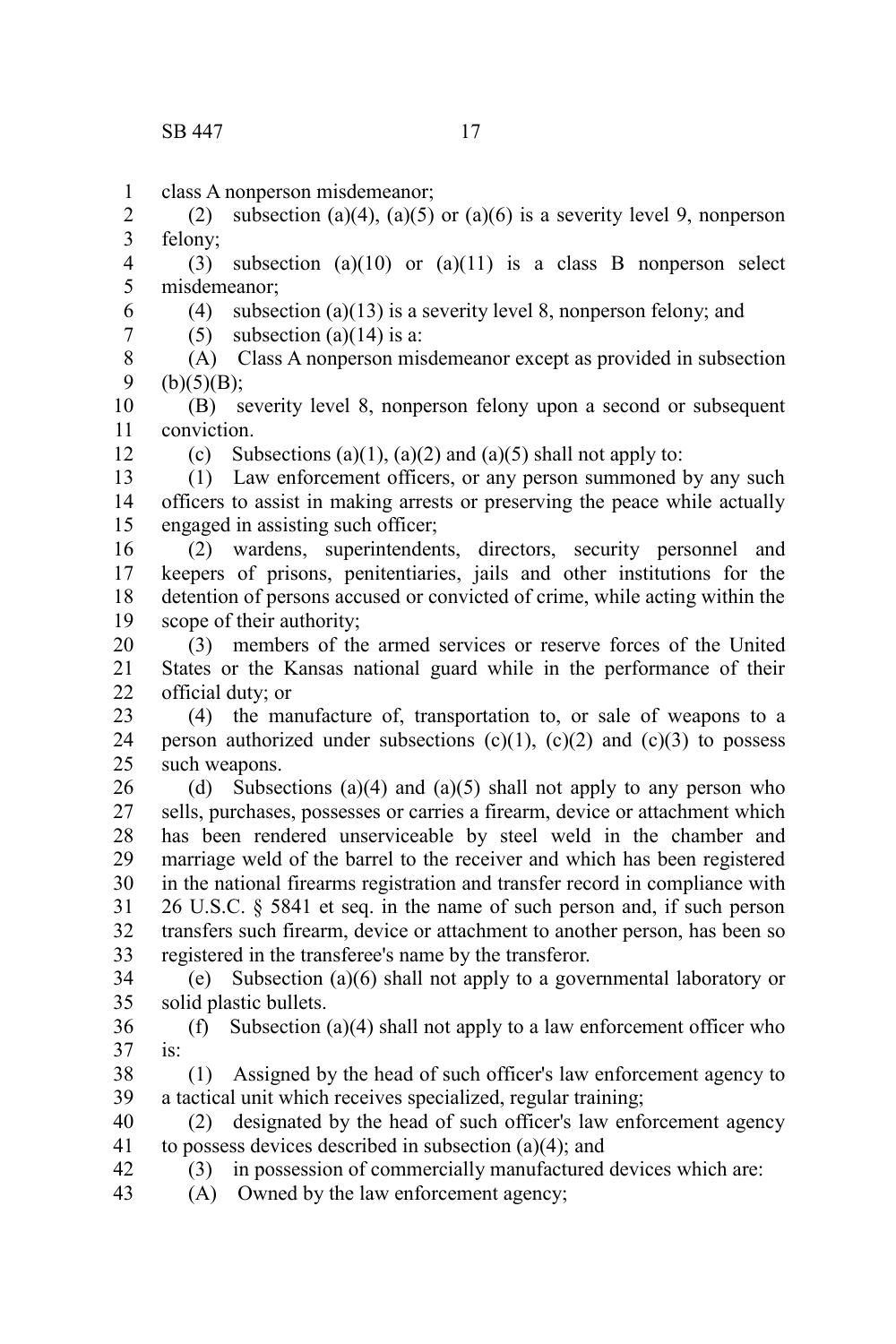(B) in such officer's possession only during specific operations; and

(C) approved by the bureau of alcohol, tobacco, firearms and explosives of the United States department of justice. 2 3

(g) Subsections (a)(4), (a)(5) and (a)(6) shall not apply to any person employed by a laboratory which is certified by the United States department of justice, national institute of justice, while actually engaged in the duties of their employment and on the premises of such certified laboratory. Subsections  $(a)(4)$ ,  $(a)(5)$  and  $(a)(6)$  shall not affect the manufacture of, transportation to or sale of weapons to such certified laboratory. 4 5 6 7 8 9 10

(h) Subsections (a)(4) and (a)(5) shall not apply to or affect any person or entity in compliance with the national firearms act, 26 U.S.C. § 5801 et seq. 11 12 13

14

(i) Subsection (a)(11) shall not apply to:

(1) Possession of any firearm in connection with a firearms safety course of instruction or firearms education course approved and authorized by the school; 15 16 17

(2) any possession of any firearm specifically authorized in writing by the superintendent of any unified school district or the chief administrator of any accredited nonpublic school; 18 19 20

(3) possession of a firearm secured in a motor vehicle by a parent, guardian, custodian or someone authorized to act in such person's behalf who is delivering or collecting a student: 21 22 23

(4) possession of a firearm secured in a motor vehicle by a registered voter who is on the school grounds, which contain a polling place for the purpose of voting during polling hours on an election day; or 24 25 26

(5) possession of a handgun by an individual who is licensed by the attorney general to carry a concealed handgun under K.S.A. 2013 Supp. 75-7c01 et seq., and amendments thereto. 27 28 29

(i) Subsections (a)(9) and (a)(13) shall not apply to a person who has received a certificate of restoration pursuant to K.S.A. 2013 Supp. 75- 7c26, and amendments thereto. 30 31 32

(k) Subsection (a)(14) shall not apply if such person, less than 18 years of age, was: 33 34

(1) In attendance at a hunter's safety course or a firearms safety course; 35 36

(2) engaging in practice in the use of such firearm or target shooting at an established range authorized by the governing body of the jurisdiction in which such range is located*, or at another private range with permission of such person's parent or legal guardian*; 37 38 39 40

(3) engaging in an organized competition involving the use of such firearm, or participating in or practicing for a performance by an organization exempt from federal income tax pursuant to section  $501(c)(3)$ 41 42 43

1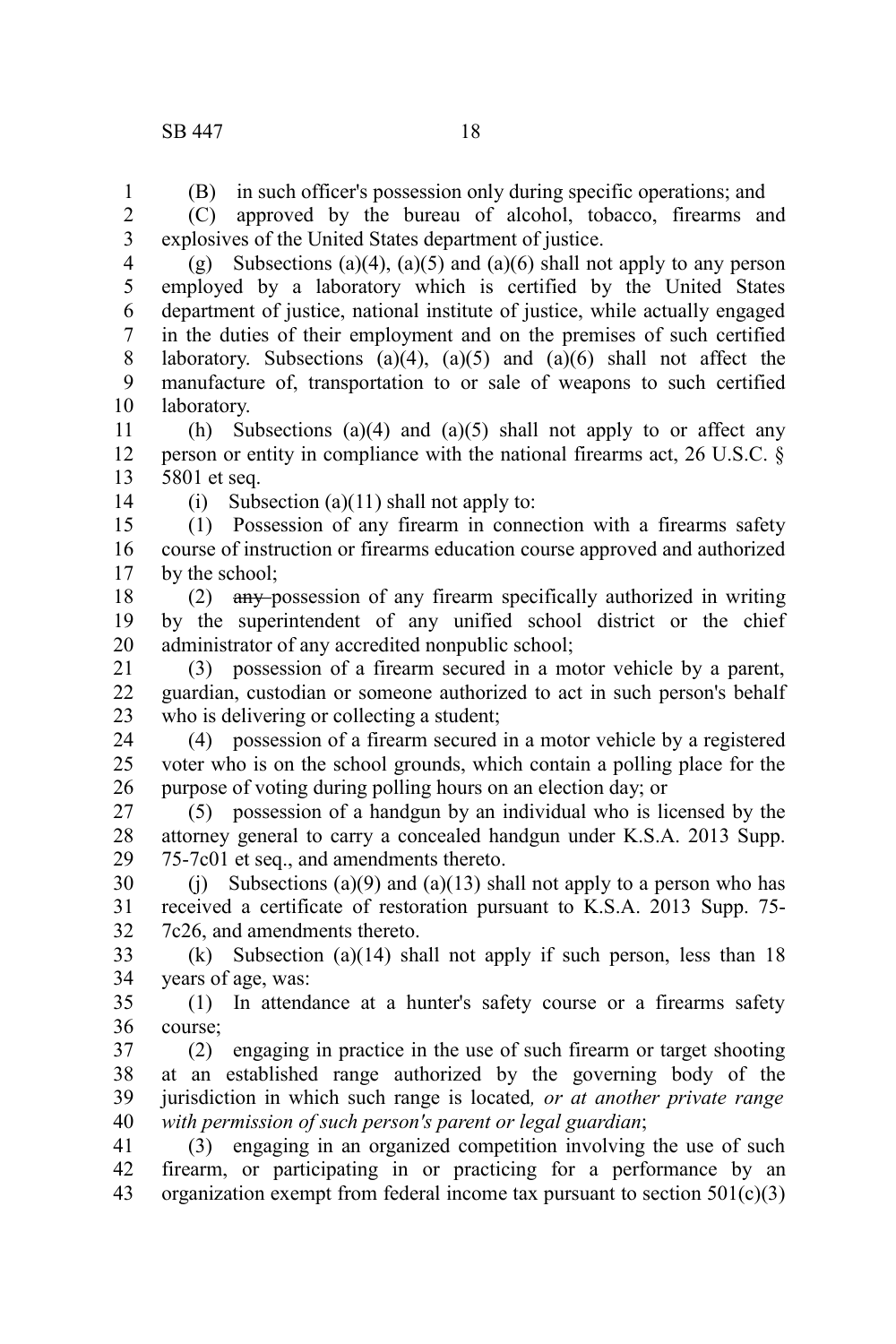of the internal revenue code of 1986 which uses firearms as a part of such performance; 1 2

(4) hunting or trapping pursuant to a valid license issued to such person pursuant to article 9 of chapter 32 of the Kansas Statutes Annotated, and amendments thereto; 3 4 5

(5) traveling with any such firearm in such person's possession being unloaded to or from any activity described in subsections  $(k)(1)$  through (k)(4), only if such firearm is secured, unloaded and outside the immediate access of such person; 6 7 8 9

(6) on real property under the control of such person's parent, legal guardian or grandparent and who has the permission of such parent, legal guardian or grandparent to possess such firearm; or 10 11 12

(7) at such person's residence and who, with the permission of such person's parent or legal guardian, possesses such firearm for the purpose of exercising the rights contained in K.S.A. 2013 Supp. 21-5222, 21-5223 or 21-5225, and amendments thereto. 13 14 15 16

(l) As used in this section, "throwing star" means any instrument, without handles, consisting of a metal plate having three or more radiating points with one or more sharp edges and designed in the shape of a polygon, trefoil, cross, star, diamond or other geometric shape, manufactured for use as a weapon for throwing. 17 18 19 20 21

Sec. 11. K.S.A. 2013 Supp. 21-6304 is hereby amended to read as follows: 21-6304. (a) Criminal possession of a firearm *weapon* by a convicted felon is possession of any firearm *weapon* by a person who: 22 23 24

(1) Has been convicted of a person felony or a violation of article 57 of chapter 21 of the Kansas Statutes Annotated, and amendments thereto, *K.S.A. 2010 Supp. 21-36a01 through 21-36a17, prior to their transfer,* or any violation of any provision of the uniform controlled substances act prior to July 1, 2009, or a crime under a law of another jurisdiction which is substantially the same as such felony or violation, or was adjudicated a juvenile offender because of the commission of an act which if done by an adult would constitute the commission of a person felony or a violation of article 57 of chapter 21 of the Kansas Statutes Annotated, and amendments thereto, *K.S.A. 2010 Supp. 21-36a01 through 21-36a17, prior to their transfer,* or any violation of any provision of the uniform controlled substances act prior to July 1, 2009, and was found to have been in possession of a firearm at the time of the commission of the crime; 25 26 27 28 29 30 31 32 33 34 35 36 37

(2) within the preceding five years has been convicted of a felony, other than those specified in subsection  $(a)(3)(A)$ , under the laws of Kansas or a crime under a law of another jurisdiction which is substantially the same as such felony, has been released from imprisonment for a felony or was adjudicated as a juvenile offender because of the commission of an act which if done by an adult would 38 39 40 41 42 43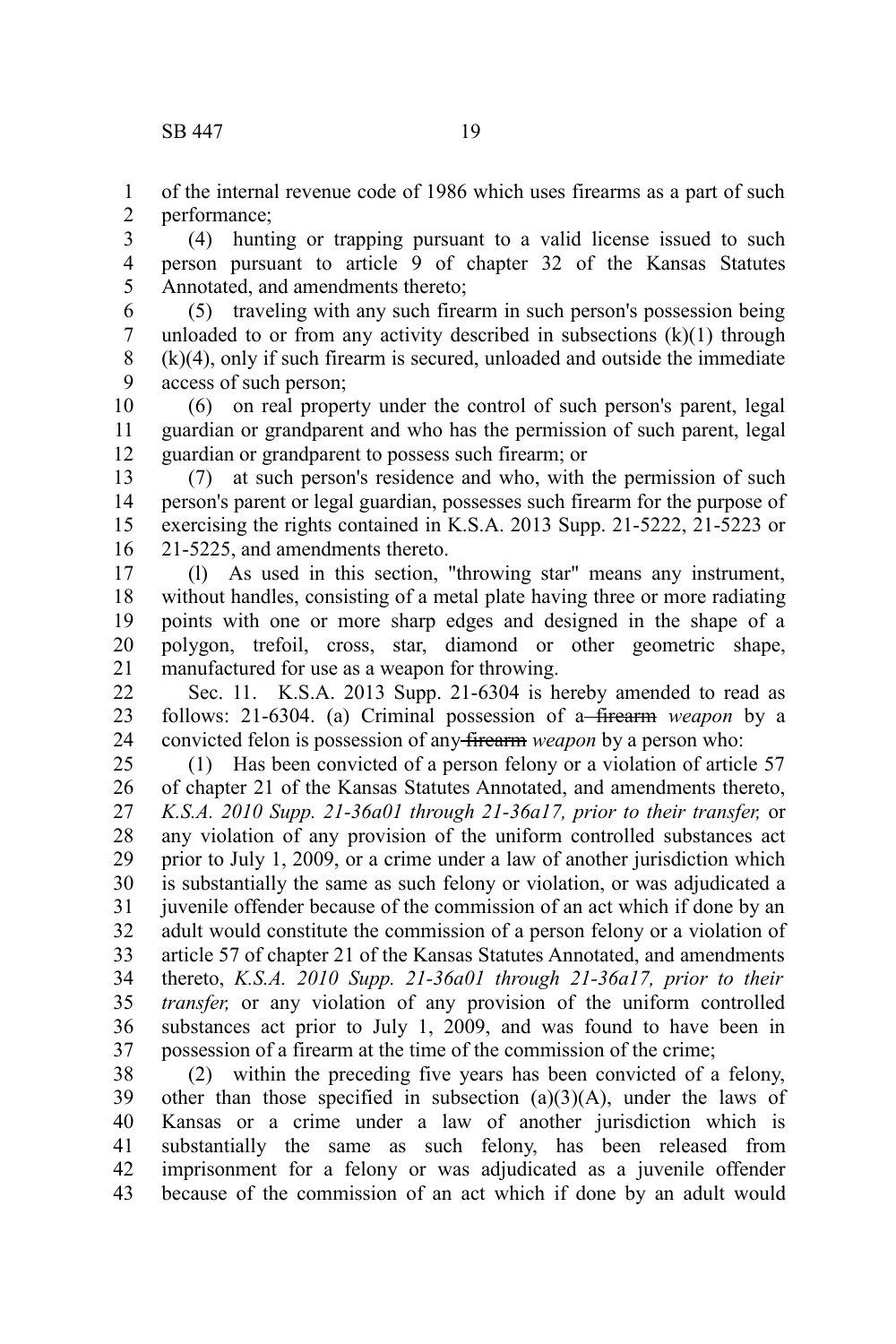constitute the commission of a felony, and was not found to have been in possession of a firearm at the time of the commission of the crime; or 1 2

3

(3) within the preceding 10 years, has been convicted of a:

(A) Felony under K.S.A. 2013 Supp. 21-5402, 21-5403, 21-5404, 21- 5405, 21-5408, subsection (b) or (d) of 21-5412, subsection (b) or (d) of 21-5413, subsection (a) of 21-5415, subsection (b) of 21-5420, 21-5503, subsection (b) of 21-5504, subsection (b) of 21-5505, and subsection (b) of 21-5807, and amendments thereto; article 57 of chapter 21 of the Kansas Statutes Annotated, and amendments thereto; K.S.A. 21-3401, 21-3402, 21-3403, 21-3404, 21-3410, 21-3411, 21-3414, 21-3415, 21-3419, 21- 3420, 21-3421, 21-3427, 21-3442, 21-3502, 21-3506, 21-3518, 21-3716, 65-4127a, 65-4127b, 65-4159 through 65-4165 or 65-7006, prior to their repeal; an attempt, conspiracy or criminal solicitation as defined in K.S.A. 21-3301, 21-3302 or 21-3303, prior to their repeal, or K.S.A. 2013 Supp. 21-5301, 21-5302 or 21-5303, and amendments thereto, of any such felony; or a crime under a law of another jurisdiction which is substantially the same as such felony, has been released from imprisonment for such felony, or was adjudicated as a juvenile offender because of the commission of an act which if done by an adult would constitute the commission of such felony, was not found to have been in possession of a firearm at the time of the commission of the crime, and has not had the conviction of such crime expunged or been pardoned for such crime. The provisions of subsection  $(i)(2)$  of K.S.A. 2013 Supp. 21-6614, and amendments thereto, shall not apply to an individual who has had a conviction under this paragraph expunged; or 4 5 6 7 8 9 10 11 12 13 14 15 16 17 18 19 20 21 22 23 24 25

(B) nonperson felony under the laws of Kansas or a crime under the laws of another jurisdiction which is substantially the same as such nonperson felony, has been released from imprisonment for such nonperson felony or was adjudicated as a juvenile offender because of the commission of an act which if done by an adult would constitute the commission of a nonperson felony, and was found to have been in possession of a firearm at the time of the commission of the crime. 26 27 28 29 30 31 32

(b) Criminal possession of a firearm *weapon* by a convicted felon is a severity level 8, nonperson felony. 33 34

35

*(c) As used in this section:*

*(1) "Knife" means a dagger, dirk, switchblade, stiletto, straight-edged razor or any other dangerous or deadly cutting instrument of like character; and* 36 37 38

*(2) "weapon" means a firearm or a knife.* 39

Sec. 12. K.S.A. 2013 Supp. 22-2512 is hereby amended to read as follows: 22-2512. (1) *(a)* Property seized under a search warrant or validly seized without a warrant shall be safely kept by the officer seizing the same unless otherwise directed by the magistrate, and shall be so kept as 40 41 42 43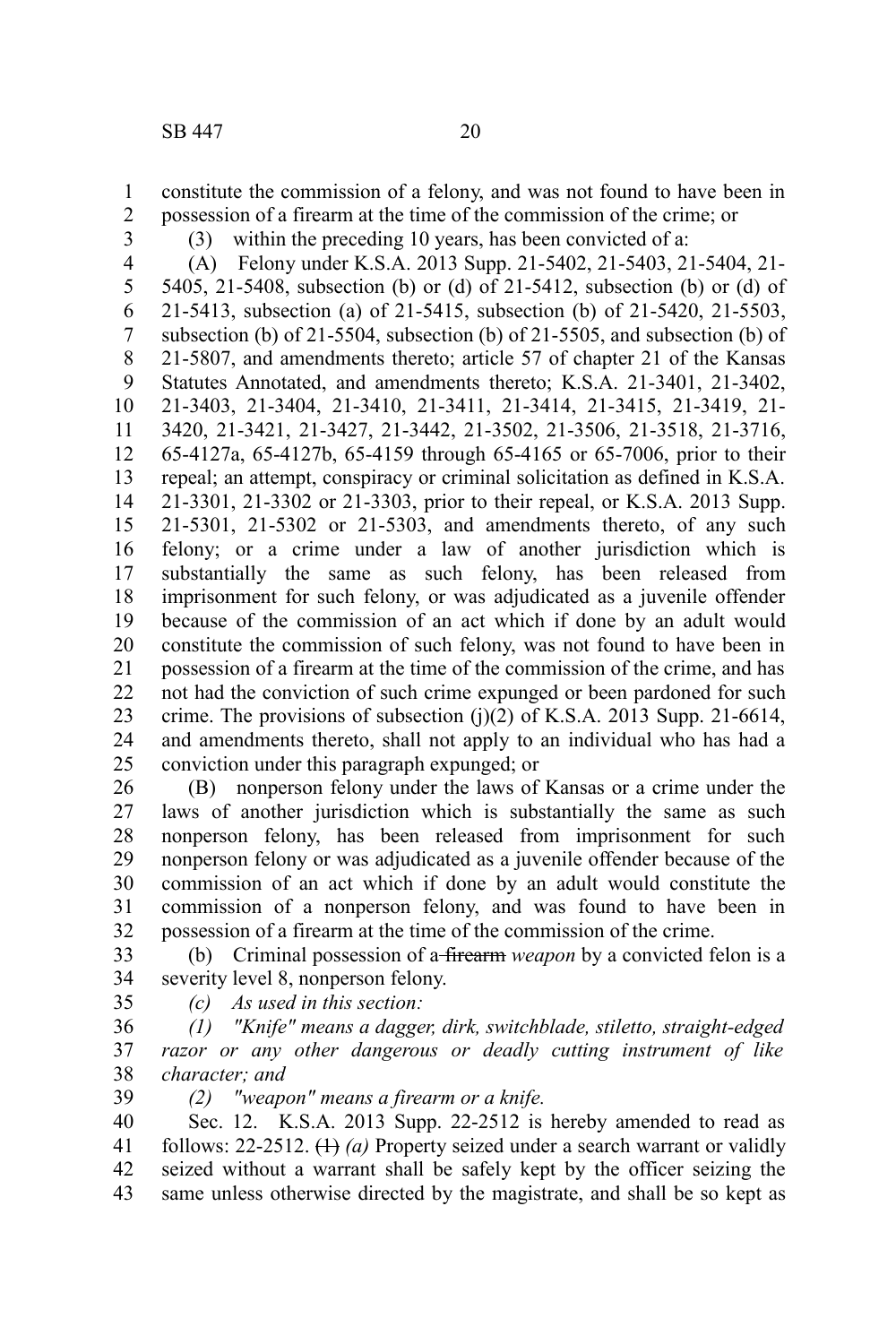long as necessary for the purpose of being produced as evidence on any trial. The property seized may not be taken from the officer having it in custody so long as it is or may be required as evidence in any trial. The officer seizing the property shall give a receipt to the person detained or arrested particularly describing each article of property being held and shall file a copy of such receipt with the magistrate before whom the person detained or arrested is taken. Where seized property is no longer required as evidence in the prosecution of any indictment or information, the court which has jurisdiction of such property may transfer the same to the jurisdiction of any other court, including courts of another state or

federal courts, where it is shown to the satisfaction of the court that such property is required as evidence in any prosecution in such other court.  $(2)$  (a) *(b) (1)* Notwithstanding the provisions of subsection  $(1)$  *(a)* and with the approval of the affected court, any law enforcement officer who seizes hazardous materials as evidence related to a criminal investigation may collect representative samples of such hazardous materials, and lawfully destroy or dispose of, or direct another person to lawfully destroy or dispose of the remaining quantity of such hazardous 11 12 13 14 15 16 17 18

materials. 19

(b) *(2)* In any prosecution, representative samples of hazardous materials accompanied by photographs, videotapes, laboratory analysis reports or other means used to verify and document the identity and quantity of the material shall be deemed competent evidence of such hazardous materials and shall be admissible in any proceeding, hearing or trial as if such materials had been introduced as evidence. 20 21 22 23 24 25

 $(e)$   $(3)$  As used in this section, the term "hazardous materials" means any substance which is capable of posing an unreasonable risk to health, safety and property. It shall include any substance which by its nature is explosive, flammable, corrosive, poisonous, radioactive, a biological hazard or a material which may cause spontaneous combustion. It shall include, but not be limited to, substances listed in the table of hazardous materials contained in the code of federal regulations title 49 and national fire protection association's fire protection guide on hazardous materials. 26 27 28 29 30 31 32 33

(d) *(4)* The provisions of this subsection shall not apply to ammunition and components thereof. 34 35

(3) *(c)* When property seized is no longer required as evidence, it shall be disposed of as follows: 36 37

(a) *(1)* Property stolen, embezzled, obtained by false pretenses, or otherwise obtained unlawfully from the rightful owner thereof shall be restored to the owner; 38 39 40

(b) *(2)* money shall be restored to the owner unless it was contained in a slot machine or otherwise used in unlawful gambling or lotteries, in which case it shall be forfeited, and shall be paid to the state treasurer 41 42 43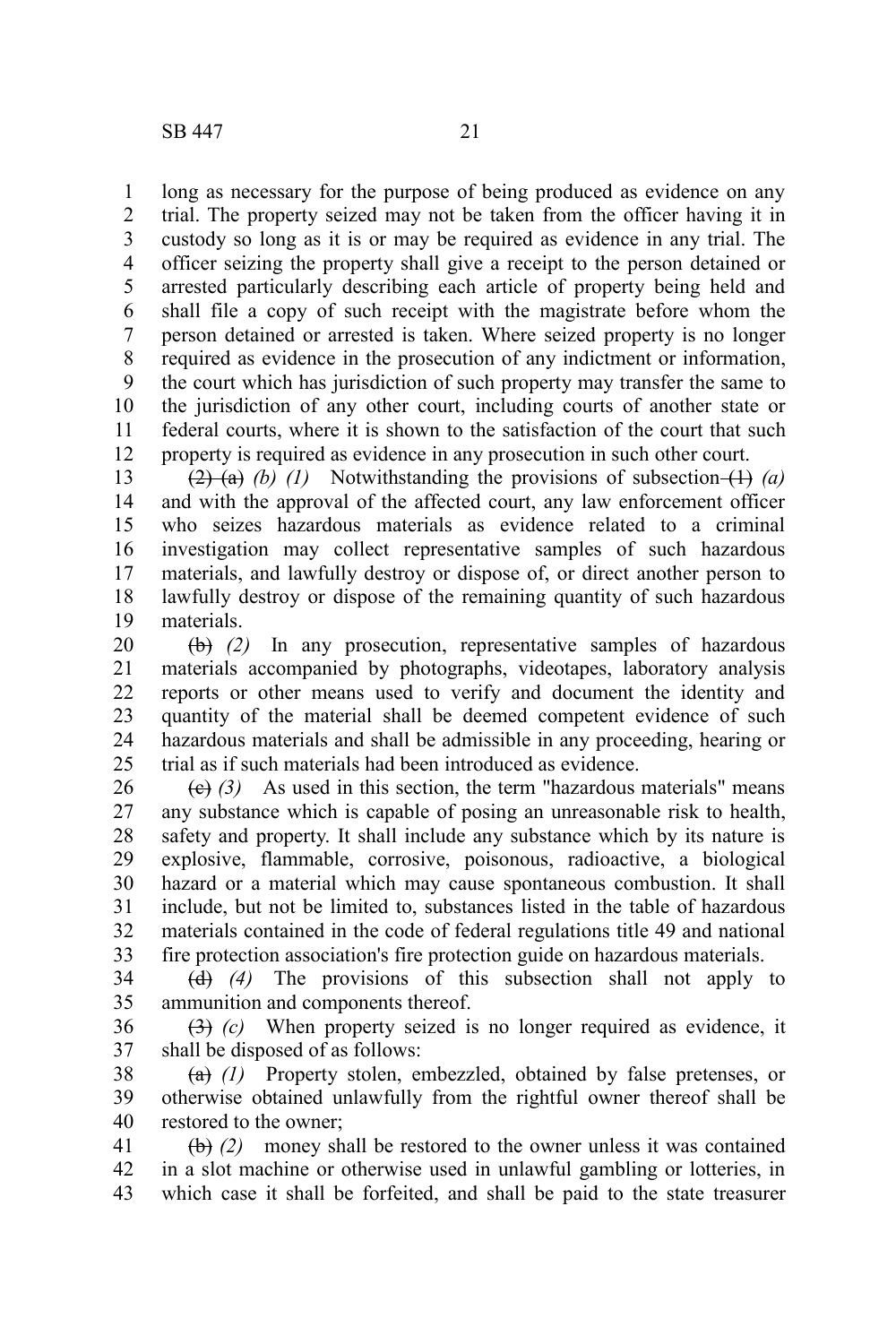pursuant to K.S.A. 20-2801, and amendments thereto; 1

(c) *(3)* property which is unclaimed or the ownership of which is unknown shall be sold at public auction to be held by the sheriff and the proceeds, less the cost of sale and any storage charges incurred in preserving it, shall be paid to the state treasurer pursuant to K.S.A. 20- 2801, and amendments thereto; 2 3 4 5 6

(d) *(4)* articles of contraband shall be destroyed, except that any such articles the disposition of which is otherwise provided by law shall be dealt with as so provided and any such articles the disposition of which is not otherwise provided by law and which may be capable of innocent use may in the discretion of the court be sold and the proceeds disposed of as provided in subsection  $(2)(b)$  *(c)*(3); 7 8 9 10 11 12

(e) *(5)* firearms, ammunition, explosives, bombs and like devices, which have been used in the commission of crime, may be returned to the rightful owner, or in the discretion of the court having jurisdiction of the property, destroyed or forfeited to the Kansas bureau of investigation-asprovided in K.S.A. 2013 Supp. 21-6307, and amendments thereto; 13 14 15 16 17

*(6) (A) except as provided in subsections (c)(6)(B) and (d), any weapon or ammunition, in the discretion of the court having jurisdiction of the property, shall be:* 18 19 20

*(i) Forfeited to the law enforcement agency seizing the weapon for use within such agency, for sale to a properly licensed federal firearms dealer, for trading to a properly licensed federal firearms dealer for other new or used firearms or accessories for use within such agency or for trading to another law enforcement agency for that agency's use;* 21 22 23 24 25

*(ii) forfeited to the Kansas bureau of investigation for law enforcement, testing or comparison by the Kansas bureau of investigation forensic laboratory;* 26 27 28

*(iii) forfeited to a county regional forensic science center, or other county forensic laboratory for testing, comparison or other forensic science purposes; or* 29 30 31

*(iv) forfeited to the Kansas department of wildlife, parks and tourism for use pursuant to the conditions set forth in K.S.A. 32-1047, and amendments thereto.* 32 33 34

*(B) Except as provided in subsection (d), any weapon which cannot be forfeited pursuant to subsection (c)(6)(A) due to the condition of the weapon, and any weapon which was used in the commission of a felony as described in K.S.A. 2013 Supp. 21-5401, 21-5402, 21-5403, 21-5404 or 21-5405, and amendments thereto, shall be destroyed.* 35 36 37 38 39

(f) *(7)* controlled substances forfeited for violations of K.S.A. 2013 Supp. 21-5701 through 21-5717, and amendments thereto, shall be dealt with as provided under K.S.A. 60-4101 through 60-4126, and amendments thereto; 40 41 42 43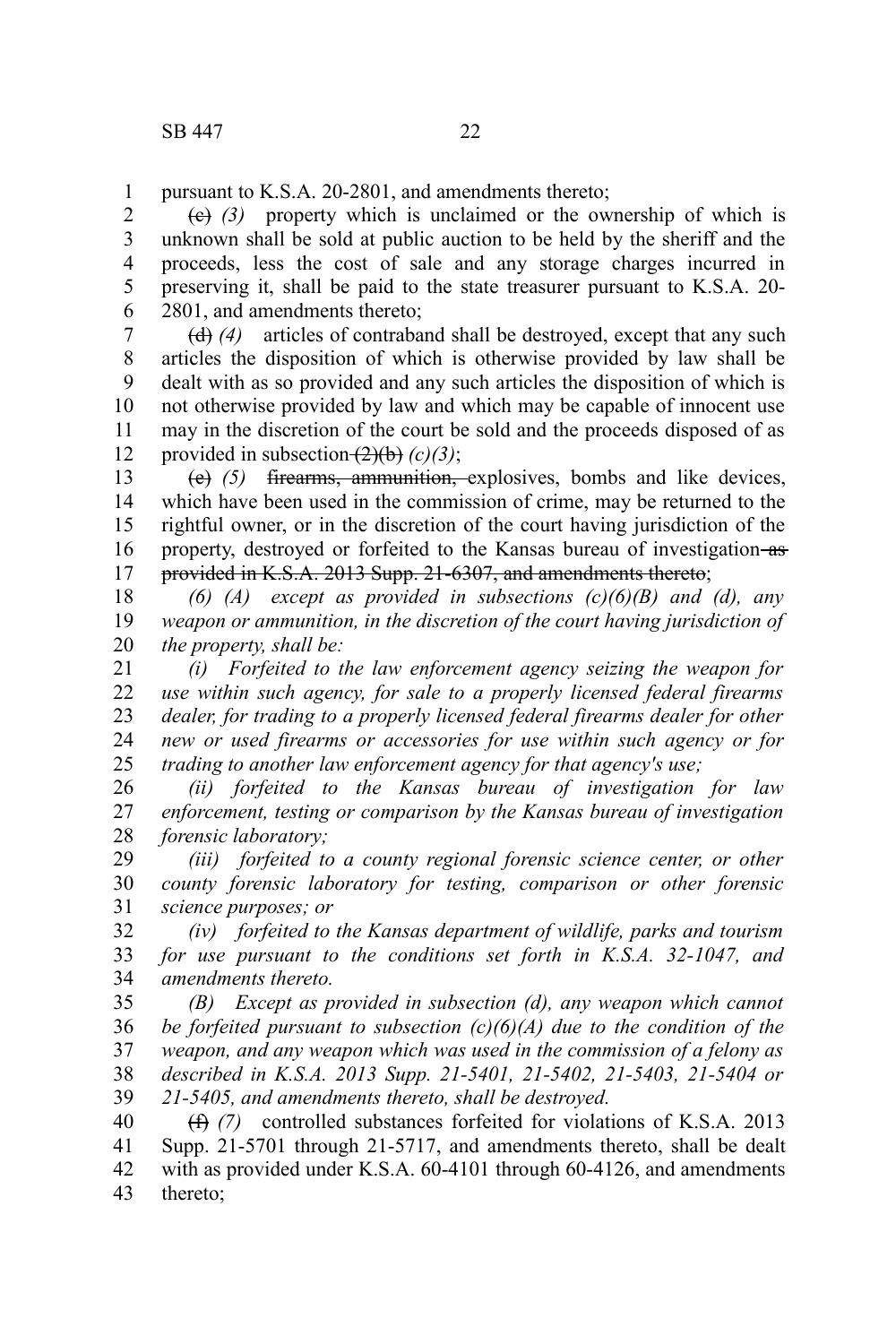$\left(\frac{g}{g}\right)$  *(8)* unless otherwise provided by law, all other property shall be disposed of in such manner as the court in its sound discretion shall direct. 1 2

*(d) If a weapon is seized from an individual and the individual is not convicted of or adjudicated as a juvenile offender for the violation for which the weapon was seized, then within 30 days after the declination or conclusion of prosecution of the case against the individual, including any period of appeal, the law enforcement agency that seized the weapon shall verify that the weapon is not stolen, and upon such verification shall notify the person from whom it was seized that the weapon may be retrieved. Such notification shall include the location where such weapon may be retrieved.* 3 4 5 6 7 8 9 10 11

*(e) If weapons are sold as authorized by subsection (c)(6)(A), the proceeds of the sale shall be credited to the asset seizure and forfeiture fund of the seizing agency.* 12 13 14

*(f) For purposes of this section, the term "weapon" means a weapon described in K.S.A. 2013 Supp. 21-6301, and amendments thereto.* 15 16

Sec. 13. K.S.A. 2013 Supp. 32-1047 is hereby amended to read as follows: 32-1047. The department is hereby empowered and directed to seize and possess any wildlife which is taken, possessed, sold or transported unlawfully, and any steel trap, snare or other device or equipment used in taking or transporting wildlife unlawfully or during closed season. The department is hereby authorized and directed to: 17 18 19 20 21 22

(a) Sell the seized item, including wildlife parts with a dollar value, and remit the proceeds to the state treasurer in accordance with the provisions of K.S.A. 75-4215, and amendments thereto. If the seized item is a firearm that has been forfeited pursuant to K.S.A. 2013 Supp. 21-6307 *22-2512*, and amendments thereto, then it may be sold unless: (1) The firearm is significantly altered in any manner; or (2) the sale and public possession of such firearm is otherwise prohibited by law. Upon receipt of each such remittance, the state treasurer shall deposit the entire amount in the state treasury to the credit of the wildlife fee fund; or 23 24 25 26 27 28 29 30 31

(b) retain the seized item for educational, scientific or department operational purposes. 32 33

Sec. 14. K.S.A. 2013 Supp. 75-7c04 is hereby amended to read as follows: 75-7c04. (a) The attorney general shall not issue a license pursuant to this act if the applicant: 34 35 36

(1) Is not a resident of the county where application for licensure is made or is not a resident of the state; 37 38

(2) is prohibited from shipping, transporting, possessing or receiving a firearm or ammunition under 18 U.S.C.  $\S$  922(g) or (n), and amendments thereto, or K.S.A. 21-4204, prior to its repeal, or subsections  $(a)(10)$ through (a)(13) of K.S.A. 2013 Supp. 21-6301 or subsections (a)(1) through (a)(3) of K.S.A. 2013 Supp. 21-6304, and amendments thereto;  $\overrightarrow{or}$ 39 40 41 42 43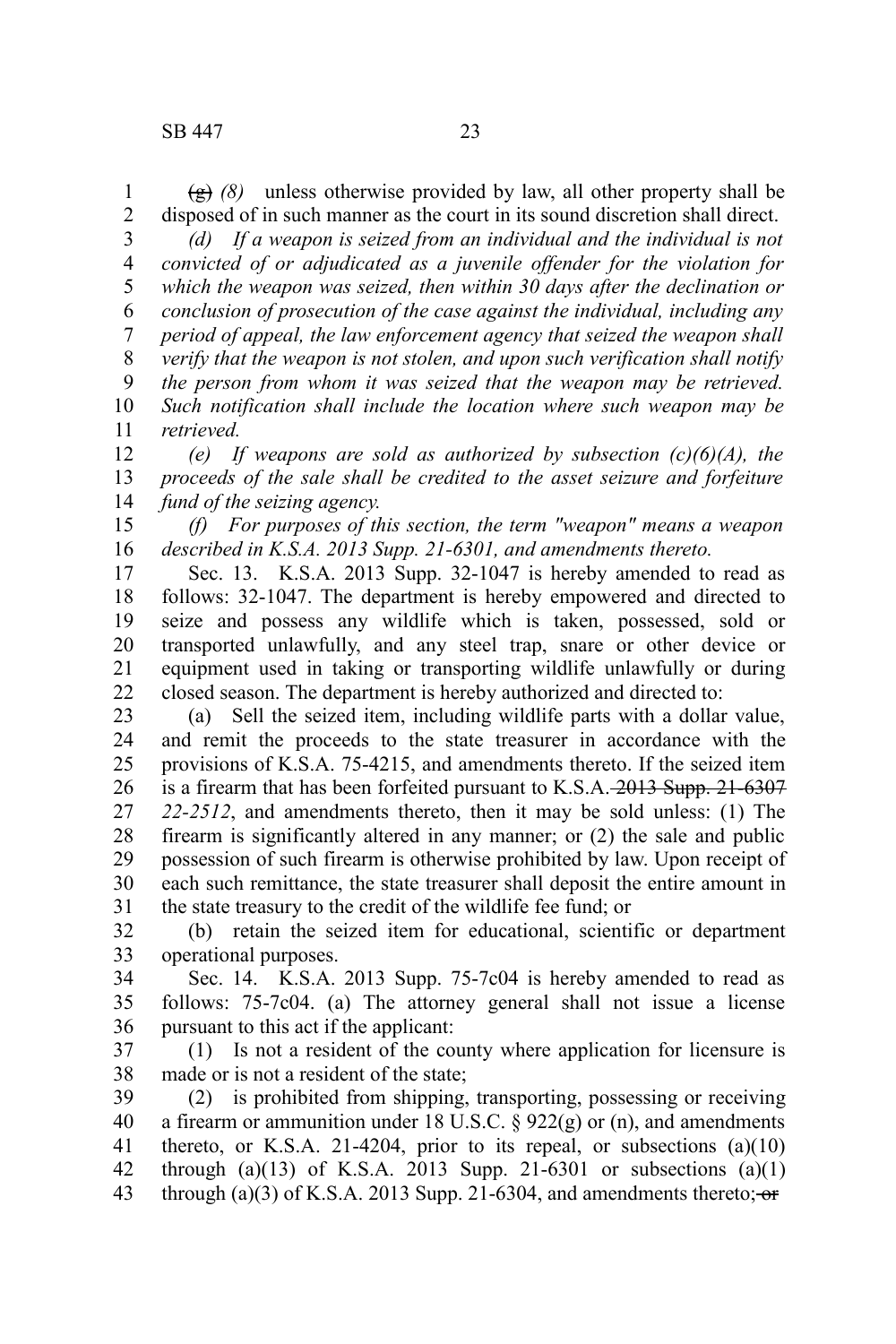(3) *has been convicted of or was adjudicated a juvenile offender because of the commission of an act which if done by an adult would constitute the commission of any of the offenses described in subsections (a)(1) and (a)(3)(A) of K.S.A. 2013 Supp. 21-6304, and amendments thereto; or* 1 2 3 4 5

6

*(4)* is less than 21 years of age.

(b) (1) The attorney general shall adopt rules and regulations establishing procedures and standards as authorized by this act for an eight-hour handgun safety and training course required by this section. Such standards shall include: (A) A requirement that trainees receive training in the safe storage of handguns, actual firing of handguns and instruction in the laws of this state governing the carrying of concealed handguns and the use of deadly force; (B) general guidelines for courses which are compatible with the industry standard for basic handgun training for civilians; (C) qualifications of instructors; and (D) a requirement that the course be: (i) A handgun course certified or sponsored by the attorney general; or (ii) a handgun course certified or sponsored by the national rifle association or by a law enforcement agency, college, private or public institution or organization or handgun training school, if the attorney general determines that such course meets or exceeds the standards required by rules and regulations adopted by the attorney general and is taught by instructors certified by the attorney general or by the national rifle association, if the attorney general determines that the requirements for certification of instructors by such association meet or exceed the standards required by rules and regulations adopted by the attorney general. Any person wanting to be certified by the attorney general as an instructor shall submit to the attorney general an application in the form required by the attorney general and a fee not to exceed \$150. 7 8 9 10 11 12 13 14 15 16 17 18 19 20 21 22 23 24 25 26 27 28

(2) The cost of the handgun safety and training course required by this section shall be paid by the applicant. The following shall constitute satisfactory evidence of satisfactory completion of an approved handgun safety and training course: 29 30 31 32

(A) Evidence of completion of the course, in the form provided by rules and regulations adopted by the attorney general; 33 34

(B) an affidavit from the instructor, school, club, organization or group that conducted or taught such course attesting to the completion of the course by the applicant; or 35 36 37

(C) a determination by the attorney general pursuant to subsection (d) of K.S.A. 2013 Supp. 75-7c03, and amendments thereto. 38 39

Sec. 15. K.S.A. 2013 Supp. 75-7c20 is hereby amended to read as follows: 75-7c20. (a) The carrying of a concealed handgun as authorized by the personal and family protection act shall not be prohibited in any state or municipal building unless such building has adequate security 40 41 42 43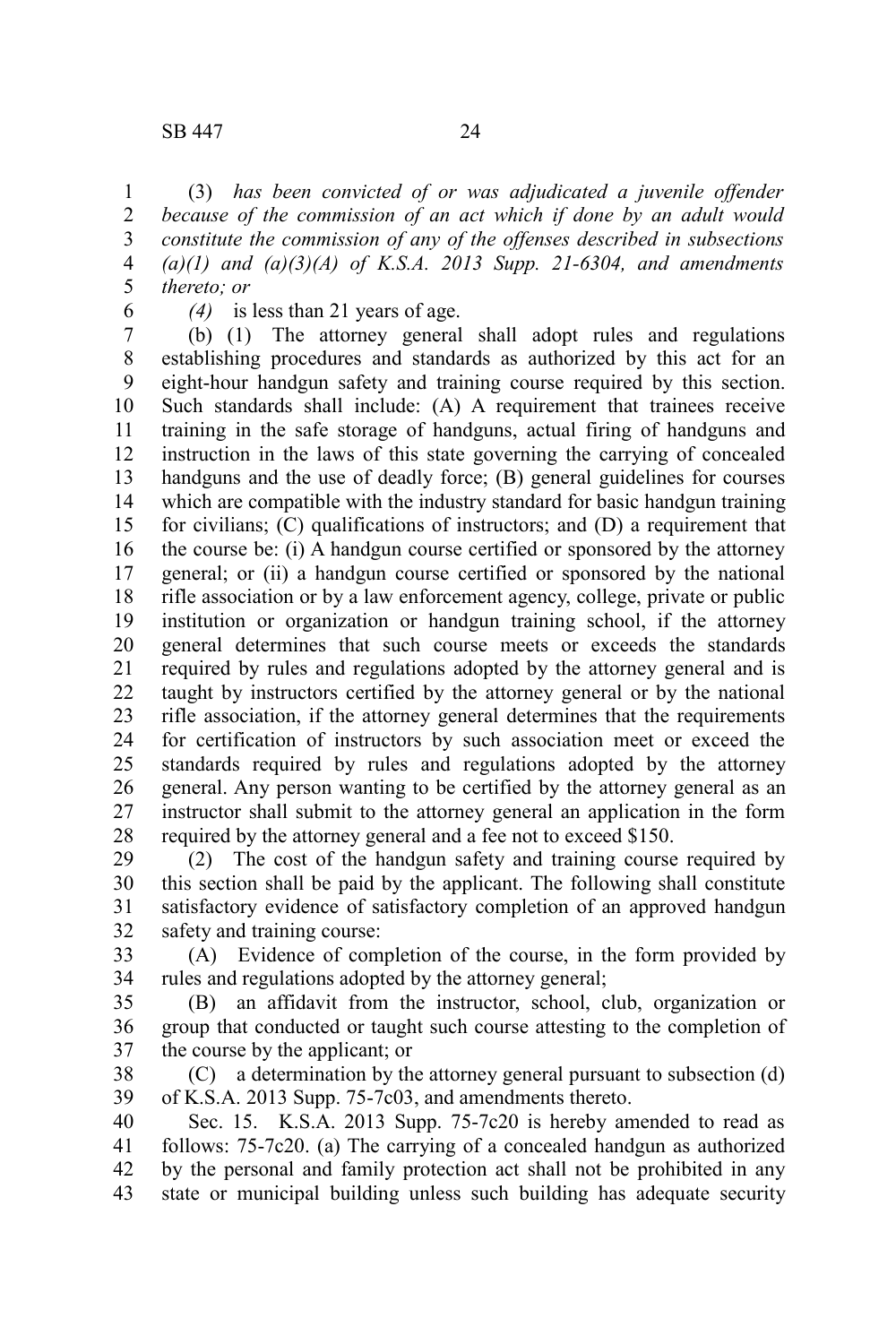measures to ensure that no weapons are permitted to be carried into such building and the building is conspicuously posted in accordance with K.S.A. 2013 Supp. 75-7c10, and amendments thereto. 1 2 3

(b) Any state or municipal building which contains both public access entrances and restricted access entrances shall provide adequate security measures at the public access entrances in order to prohibit the carrying of any weapons into such building. 4 5 6 7

(c) No state agency or municipality shall prohibit an employee who is licensed to carry a concealed handgun under the provisions of the personal and family protection act from carrying such concealed handgun at the employee's work place unless the building has adequate security measures and the building is conspicuously posted in accordance with K.S.A. 2013 Supp. 75-7c10, and amendments thereto. 8 9 10 11 12 13

(d) It shall not be a violation of the personal and family protection act for a person to carry a concealed handgun into a state or municipal building so long as that person is licensed to carry a concealed handgun under the provisions of the personal and family protection act and has authority to enter through a restricted access entrance into such building which provides adequate security measures and the building is conspicuously posted in accordance with K.S.A. 2013 Supp. 75-7c10, and amendments thereto. 14 15 16 17 18 19 20 21

(e) A state agency or municipality which provides adequate security measures in a state or municipal building and which conspicuously posts signage in accordance with K.S.A. 2013 Supp. 75-7c10, and amendments thereto, prohibiting the carrying of a concealed handgun in such building, as authorized by the personal and family protection act, such state agency or municipality shall not be liable for any wrongful act or omission relating to actions of persons licensed to carry a concealed handgun concerning acts or omissions regarding such handguns. 22 23 24 25 26 27 28 29

(f) A state agency or municipality which does not provide adequate security measures in a state or municipal building and which allows the carrying of a concealed handgun as authorized by the personal and family protection act shall not be liable for any wrongful act or omission relating to actions of persons licensed to carry a concealed handgun concerning acts or omissions regarding such handguns. 30 31 32 33 34 35

(g) Nothing in this act shall limit the ability of a corrections facility, a jail facility or a law enforcement agency to prohibit the carrying of a handgun or other firearm concealed or unconcealed by any person into any secure area of a building located on such premises, except those areas of such building outside of a secure area and readily accessible to the public shall be subject to the provisions of subsection (b). 36 37 38 39 40 41

(h) Nothing in this section shall limit the ability of the chief judge of each judicial district to prohibit the carrying of a concealed handgun by 42 43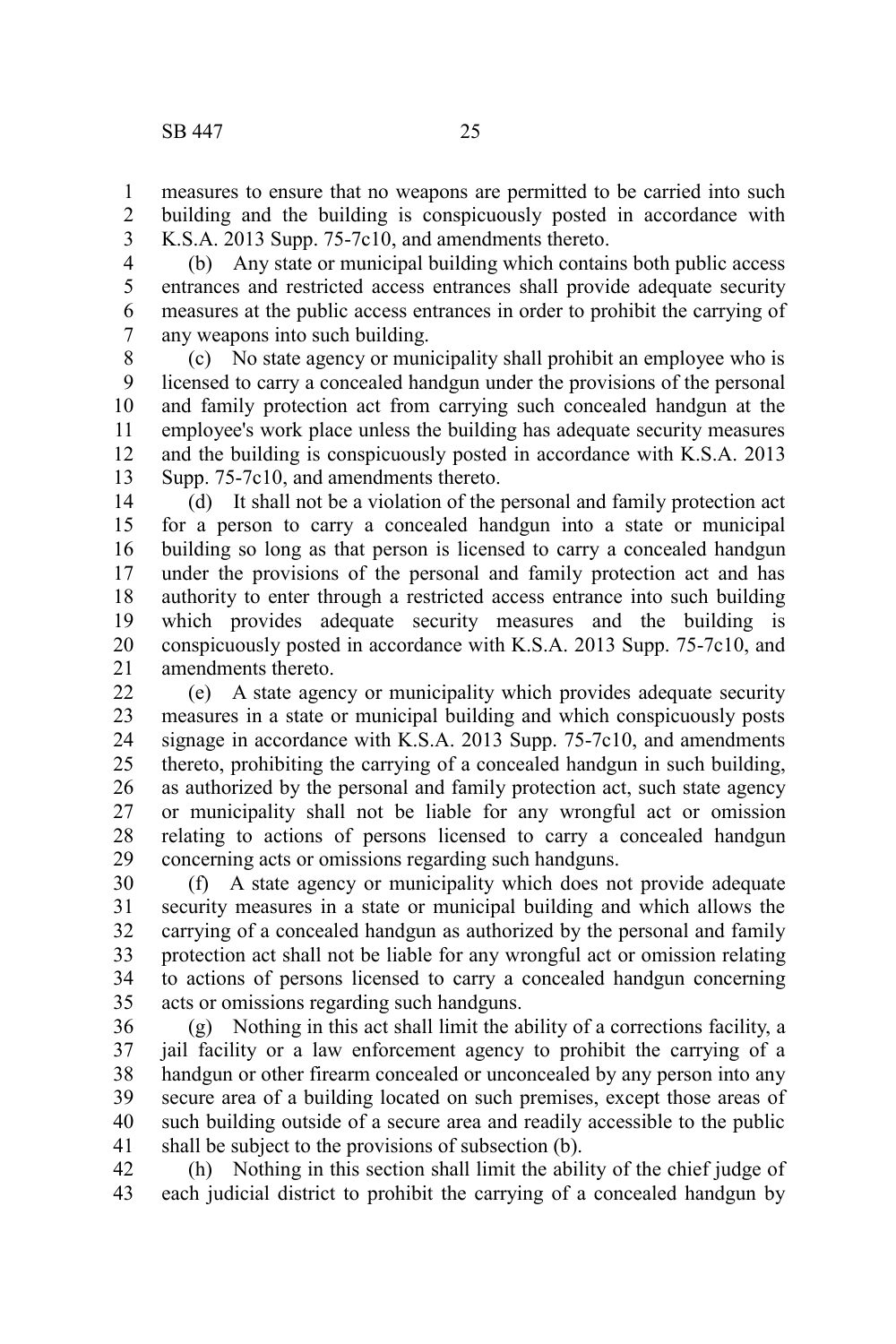any person into courtrooms or ancillary courtrooms within the district provided that other means of security are employed such as armed law enforcement or armed security officers. 1 2 3

(i) The governing body or the chief administrative officer, if no governing body exists, of a state or municipal building, may exempt the building from this section until January 1, 2014, by notifying the Kansas attorney general and the law enforcement agency of the local jurisdiction by letter of such exemption. Thereafter, such governing body or chief administrative officer may exempt a state or municipal building for a period of only four years by adopting a resolution, or drafting a letter, listing the legal description of such building, listing the reasons for such exemption, and including the following statement: "A security plan has been developed for the building being exempted which supplies adequate security to the occupants of the building and merits the prohibition of the carrying of a concealed handgun as authorized by the personal and family protection act." A copy of the security plan for the building shall be maintained on file and shall be made available, upon request, to the Kansas attorney general and the law enforcement agency of local jurisdiction. Notice of this exemption, together with the resolution adopted or the letter drafted, shall be sent to the Kansas attorney general and to the law enforcement agency of local jurisdiction. The security plan shall not be subject to disclosure under the Kansas open records act. 4 5 6 7 8 9 10 11 12 13 14 15 16 17 18 19 20 21 22

(j) The governing body or the chief administrative officer, if no governing body exists, of any of the following institutions may exempt any building of such institution from this section for a period of four years only by stating the reasons for such exemption and sending notice of such exemption to the Kansas attorney general: 23 24 25 26 27

(1) A state or municipal-owned medical care facility, as defined in K.S.A. 65-425, and amendments thereto; 28 29

(2) a state or municipal-owned adult care home, as defined in K.S.A. 39-923, and amendments thereto; 30 31

(3) a community mental health center organized pursuant to K.S.A. 19-4001 et seq., and amendments thereto; 32 33

(4) an indigent health care clinic, as defined by K.S.A. 2013 Supp. 65-7402, and amendments thereto; or 34 35

(5) a postsecondary educational institution, as defined in K.S.A. 74- 3201b, and amendments thereto, including any buildings located on the grounds of such institution and any buildings leased by such institution. 36 37 38

(k) The provisions of this section shall not apply to any building located on the grounds of the Kansas state school for the deaf or the Kansas state school for the blind. 39 40 41

(l) For purposes of this section: 42

(1) "Adequate security measures" means the use of electronic 43